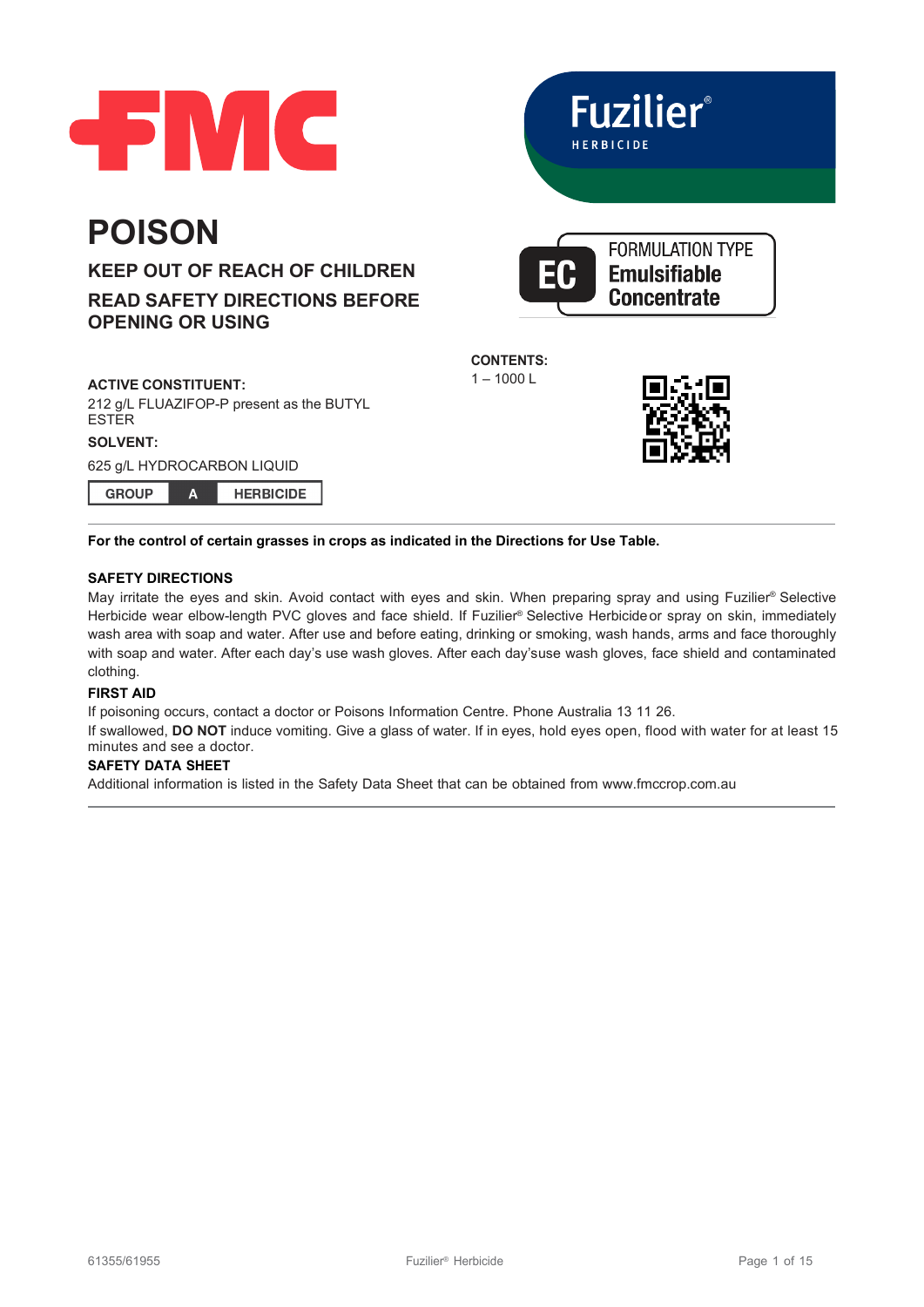# **GENERAL INSTRUCTIONS**

Fuzilier® Selective Herbicide is rapidly absorbed by leaves and green stems (is rainfast within one hour) and translocated throughout the plant. It accumulates at growing points, both above ground and in the roots, rhizomes and stolons of grass weeds. Weed growth and hence competition with the crop stops within 48 hours. First symptoms are not evident for at least a week after application.

Growing points turn brown and rot, shoot tips can be easily pulled out after 2 to 3 weeks. Young leaves turn yellow or redden soon after, but more mature leaves may remain green for extended period.

Weed control is usually complete 3 to 5 weeks after spraying. If treated area is to be grazed following application with Fuzilier® Selective Herbicide, allow 7 days to elapse before introducing stock to ensure maximum weed control.

## **RESISTANT WEEDS WARNING**

Fuzilier® Selective Herbicide is a member of the aryloxyphenoxypropionate (fops) group of herbicides. Fuzilier® has the inhibitors of acetyl coA carboxylase mode of action. For weed resistance management Fuzilier® is a Group A herbicide.

Some naturally occurring weed biotypes resistant to Fuzilier® Selective Herbicide and other inhibitors of acetyl coA carboxylase herbicides may exist through normal genetic variability in any weed population. The resistant individuals can eventually dominate the weed population if these herbicides are used repeatedly. These resistant weeds will not be controlled by Fuzilier® Selective Herbicide or other inhibitors of acetyl coA carboxylase herbicides.

Since the occurrence of resistant weeds is difficult to detect prior to use, FMC accepts no liability for any losses that may result from the failure of Fuzilier® Selective Herbicide to control resistant weeds.

#### **MIXING**

Add the required amount of product directly to the spray tank which should be 50 to 75% full. The agitation system should be running during mixing and spraying. If agitation ceases and settlement occurs, agitate thoroughly before spraying.

#### **Adjuvants are essential and the following may be utilised:**

Agral at 350 mL/100 L of water OR BS1000 at 200 mL/100L of water OR 2 L DC Trate/100 L of water OR BS1000 at 200 mL plus 2 L Ulvapron/100 L of water, unless otherwise stated.

# **TIME OF APPLICATION**

61355/61955 Fuzilier® Herbicide Page 2 of 15 To obtain the maximum benefits of this product, weeds should be sprayed when young and actively growing. Grasses establishing from seed should be sprayed

before tillering occurs. Higher rates will be necessary once tillering commences.

For annual grass weeds, spraying must take place before the late tillering stage ifa complete kill is desired. Unless otherwise specified in the **Critical Comments** application may be made at any stage of crop growth but allowing sufficient time for the prescribed withholding period.

#### **METHOD OF APPLICATION**

Good spray coverage is essential for maximum results. Spray equipment must be checked and calibrated accurately prior to application.

#### **Boom spraying:**

Check height of boom above the target weeds to ensure the spray is evenly distributed and a double overlap pattern is obtained. When spraying grass weed targets, an even distribution of droplets with no lessthan 50% of the spray volume in the 150 to 300 micron range is desirable.

#### **Broadacre use:**

Water volumes per hectare will depend on nozzle selection and should be in the range of 50 to 100 L/ha. 110º fan nozzles are preferred for use withthis product. Use higher volumes of



spray to achieve full coverage of dense, vigorous weed infestations.

#### **Band spraying:**

Ensure sufficient coverage by using two nozzles (one either side of the plant row) when the crop isbeyond the 2 leaf stage.

### **Aerial Application:**

Flying height, pressure, nozzle size and positioning of the aircraft should be such to minimise spray drift. Avoid spraying in high winds or under temperature inversion conditions. Special care must be taken to avoid drift onto adjacent crops such as cereals, maize or sorghum. Apply in not less than 30 L/ha.

#### **Spot Spraying:**

On smaller areas use a knapsack sprayersuitably calibrated.

#### **CLEANING UP**

After use, clean equipment thoroughly and rinse several times prior to re-use.

#### **COMPATIBILITY**

This product is compatible with Agral and BS1000, DC Trate, Ulvapron, sethoxydim, imidan, iambda-cyhalothrin and pirimicarb.

**DO NOT** tank mix with other pesticides without prior reference to an FMC representative.

#### **STRESS CONDITIONS**

Moisture stress is a particular problem, whether caused by drought or short term stresses, resulting from a combination of high temperatures and low humidity or by prior use of preemergence herbicides resulting in stuntedroot growth of weeds.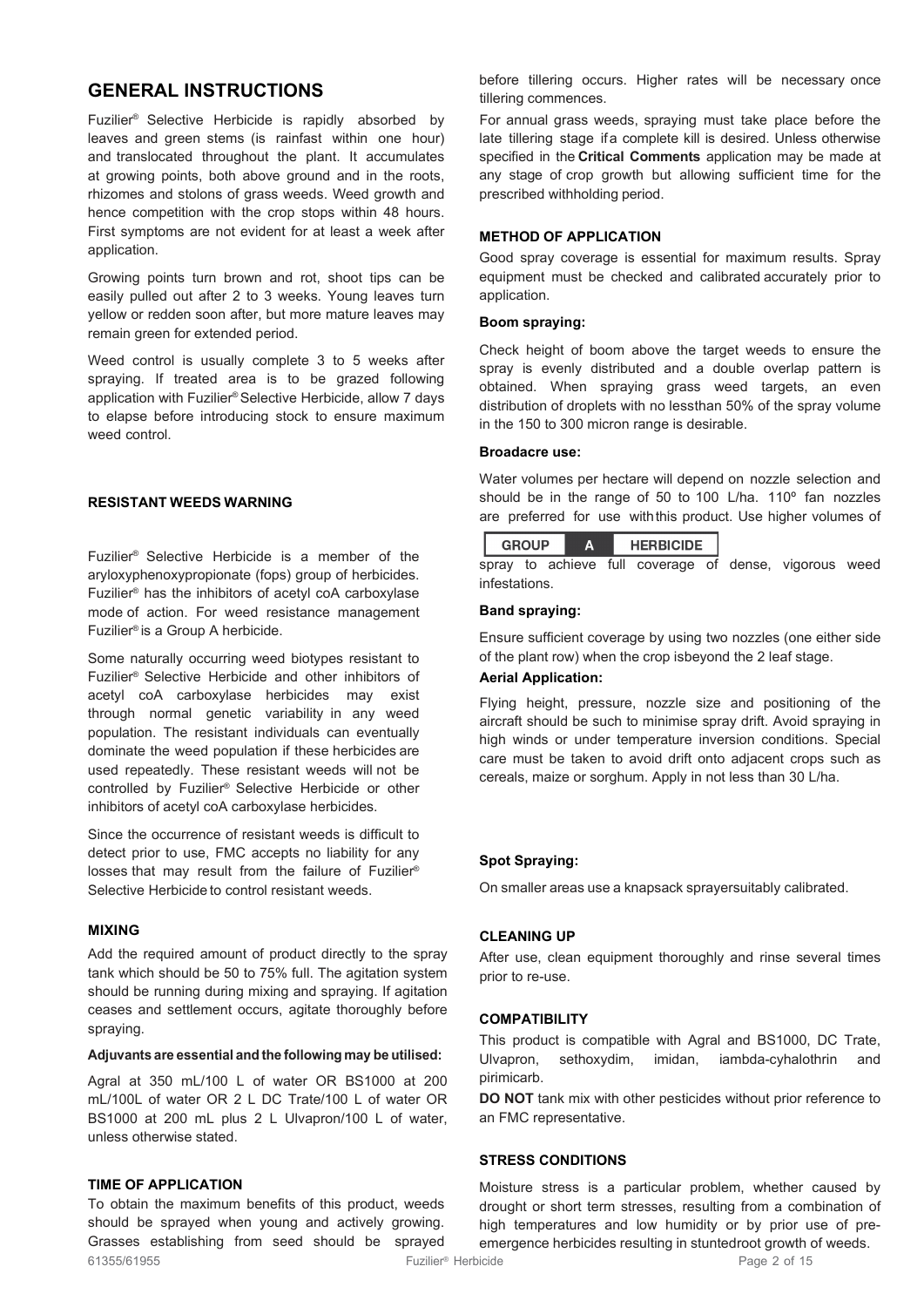An irrigation or an effective rainfall must occur immediately before or after spraying if these conditions exist. Other stress situations to avoid include frost, waterlogging and extended cold conditions.

**DO NOT** spray if any stress conditions are evident just prior to application.

## **PROTECTION OF CROPS, NATIVE AND OTHER NON-TARGET PLANTS**

**DO NOT** apply under weather conditions or from spraying equipment which may cause spray to drift onto nearby susceptible plants/crops, cropping lands or pastures. **DO NOT** plant cereal crops for a period of 12 weeks after application of Fuzilier® Herbicide.

# **PROTECTION OF LIVESTOCK, WILDLIFE, FISH, CRUSTACEANS AND ENVIRONMENT**

**Moderately hazardous to fish. DO NOT** contaminate streams, rivers or waterways with the chemical or used containers.

#### **STORAGE AND DISPOSAL**

Store in the closed, original container in a cool, wellventilated area. Do not store for prolonged periods in direct sunlight.

#### **Leaflet**

The method of disposal of the container depends on the container type. Read the 'Storage and Disposal' instructions on the label that is attached to the container.

#### **Non-returnable containers only**

Triple or preferably pressure rinse containers before disposal. Add rinsings to the spray tank. **DO NOT** dispose of undiluted chemicals on site. If recycling, replace cap and return clean containers to recycler or designated collection point. If not recycling, break, crush, or puncture and deliver empty packaging for appropriate disposal to an approved waste management facility. If an approved waste management facility is not available bury the empty packaging 500 mm below the surface in a disposal pit specifically marked and set up for this purpose clear of waterways, desirable vegetation and tree roots, in compliance with relevant Local, State or Territory government regulations. **DO NOT** burn empty containers or product.

#### **100, 110 L**

**DO NOT** remove or tamper with the dry valves or security seal. **DO NOT** contaminate the drum with water or any other foreign matter. After each use of the product ensure that the dry valve coupler, delivery system and hoses are disconnected, triple rinsed with clean water and drained accordingly. When the drum is empty remove the dry valve coupler and return to the point of purchase.

#### **1000L**

61355/61955 Fuzilier® Herbicide Page 3 of 15 Store in the closed, original container in a cool, wellventilated area. Do not store for prolonged periods in direct sunlight. Empty contents fully into application equipment. Close all valves and return to point of supply for refill or storage.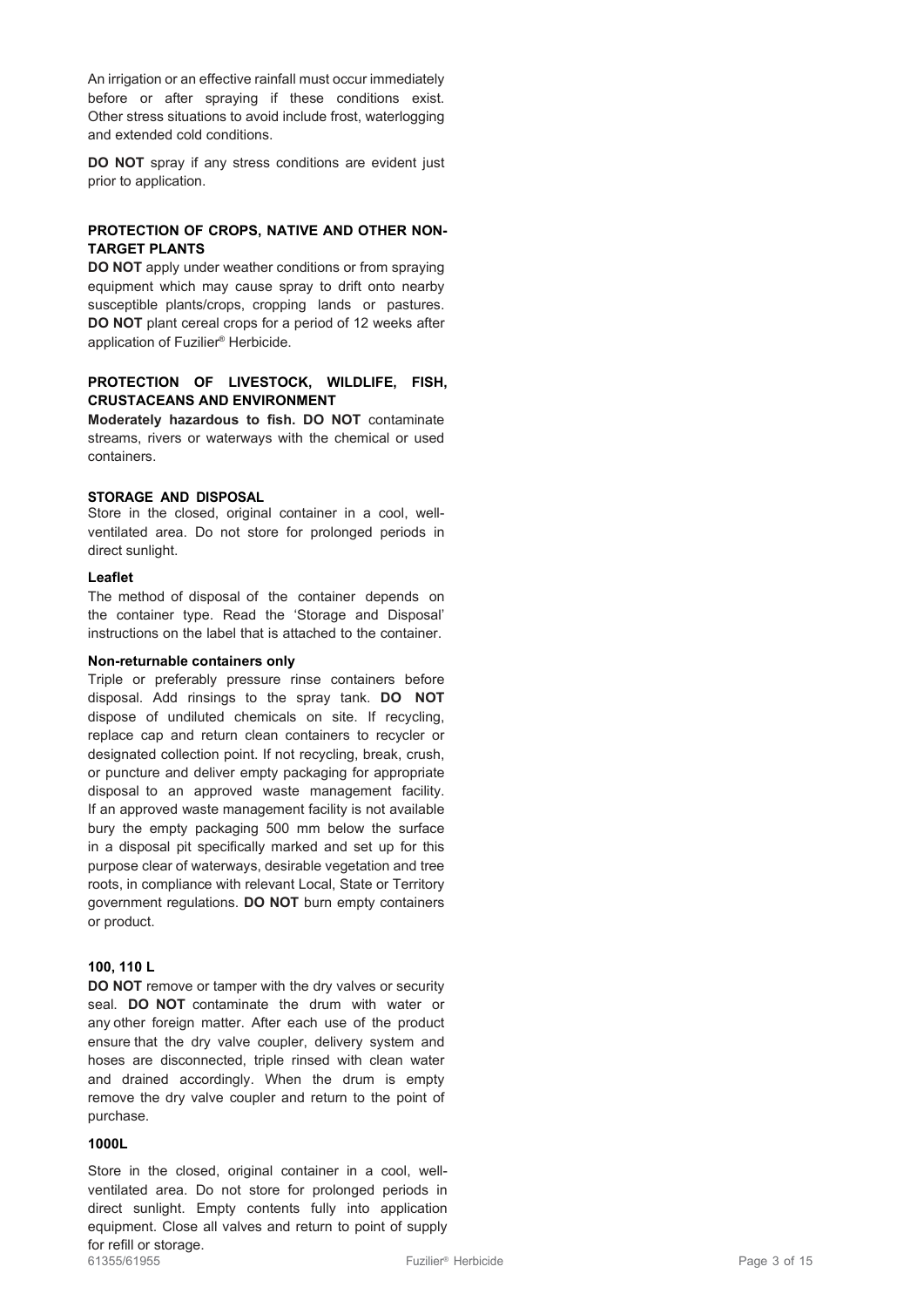# **DIRECTIONS FOR USE**

## **RESTRAINTS:**

**DO NOT** treat weeds that are not actively growing or are growing under stress. Under such conditions the biological processes of the weeds slow down and Fuzilier® Herbicide ransport in the weed can be drastically reduced, resulting in an incomplete kill or suppression only of the weeds.

**DO NOT** allow annual grass weeds to reach the late tillering stage before application.

**DO NOT** apply at flowering stage of weeds.

**DO NOT** apply under conditions of high temperature, low humidity or where weeds are drought stressed.

## **VEGETABLES AND BROADACRE CROPS**

| <b>CROP</b>                                                                                                              | <b>WEEDS</b><br><b>CONTROLLED</b>                                                                                                                                                                                  | <b>WEED</b><br><b>STAGE</b>                                                            | <b>RATE/</b><br>ha | <b>STATE</b>                                            | <b>WHP</b>                                                                             | <b>CRITICAL COMMENTS</b>                                                                                                                                                                                               |
|--------------------------------------------------------------------------------------------------------------------------|--------------------------------------------------------------------------------------------------------------------------------------------------------------------------------------------------------------------|----------------------------------------------------------------------------------------|--------------------|---------------------------------------------------------|----------------------------------------------------------------------------------------|------------------------------------------------------------------------------------------------------------------------------------------------------------------------------------------------------------------------|
| <b>Barrel and Snail</b><br>Medic, White<br>and<br><b>Subterranean</b><br>Clover,<br>Pastures,<br>Vetches (Vicia<br>spp.) | Annual Phalaris,<br>Annual Ryegrass,<br>Barley Grass,<br>Brome Grasses,<br><b>Volunteer Cereals.</b><br>Wild Oats                                                                                                  | Growing<br>actively at 5<br>leaf to early<br>tillering                                 | 500<br>$mL$ #      | All<br><b>States</b>                                    | $-(H),$<br>21 days<br>(G)                                                              | Apply in not less than 50 L/ha.<br>Use the 500 mL rate in dense<br>weed populations or under less<br>than ideal weather conditions.<br>Volunteer Cereals: DO NOT<br>apply once weed has reached<br>the jointing stage. |
| <b>Broad Beans,</b><br>Broccoli,<br><b>Brussel</b><br>Sprouts,<br>Cabbage,<br>Capsicums,<br>Carrots,                     | Barnyard Grass,<br>Crowsfoot Grass,<br>Liverseed Grass,<br>Stinkgrass                                                                                                                                              | Growing<br>actively at<br>the 3 to 5<br>leaf stage<br>before<br>tillering<br>commences | 500<br>mL          | All<br><b>States</b>                                    | 5(H, G)<br>$6(H), -(G)$<br>$6(H), -(G)$<br>$6(H), -(G)$<br>11 (H), $-$ (G)             | Use only 200 mL Agral or 120<br>mL BS1000 per 100 L spray<br>solution.<br>Apply in not less than 100 L/ha.                                                                                                             |
| Cauliflower,<br>Celery,<br>Green Beans,<br>Lettuce,<br><b>Tomatoes</b>                                                   | Annual Phalaris,<br>Annual (Wimmera)<br>Ryegrass, Barley<br>Grass, Brome<br>Grasses, Johnson<br>Grass (seedling),<br>Panicum spp.,<br>Paspalum,<br>Volunteer Cereals,<br><b>Wild Oats</b><br>Green Summer<br>Grass | Growing<br>actively at 5<br>leaf to early<br>tillering                                 | 1 <sub>L</sub>     | Qld,<br>NSW,<br><b>ACT</b><br>Tas,<br><b>WA</b><br>only | 7 weeks<br>$6(H)$ , $- (G)$<br>$8(H), -(G)$<br>5(H, G)<br>$4(H), -(G)$<br>$4(H), -(G)$ | Apply in not less than 200 L/ha.                                                                                                                                                                                       |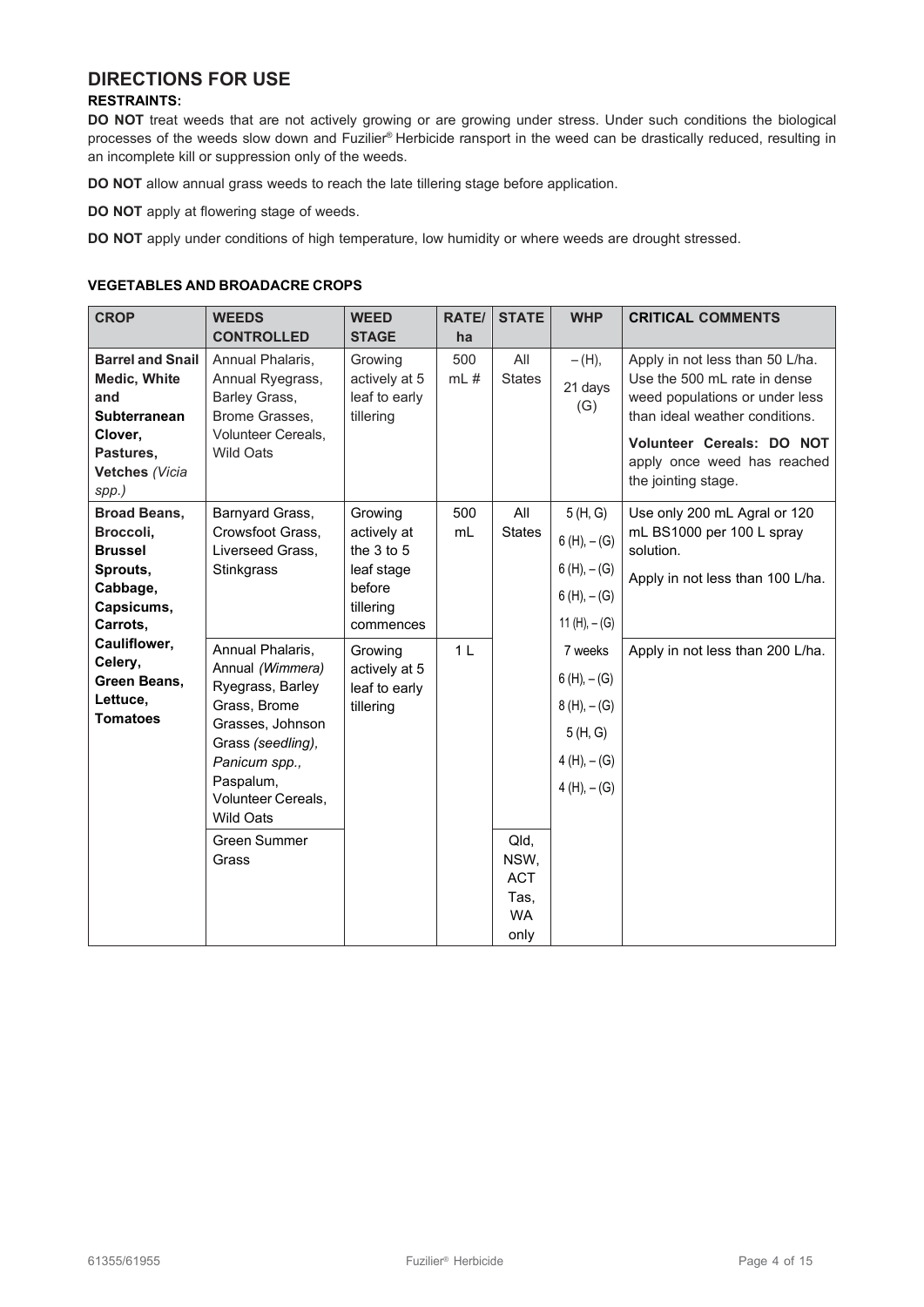| <b>CROP</b>                                                                           | <b>WEEDS</b><br><b>CONTROLLED</b>                                                                                                                                                                 | <b>WEED</b><br><b>STAGE</b>                                                                       | <b>RATE/</b><br>ha          | <b>STATE</b>         | <b>WHP</b>                           | <b>CRITICAL COMMENTS</b>                                                                                                                                                                                                                                                           |
|---------------------------------------------------------------------------------------|---------------------------------------------------------------------------------------------------------------------------------------------------------------------------------------------------|---------------------------------------------------------------------------------------------------|-----------------------------|----------------------|--------------------------------------|------------------------------------------------------------------------------------------------------------------------------------------------------------------------------------------------------------------------------------------------------------------------------------|
| Canola,<br><b>Linseed</b>                                                             | Annual Phalaris,<br>Annual Ryegrass,<br>Barley Grass,<br>Volunteer Cereals,<br><b>Wild Oats</b>                                                                                                   | Growing<br>actively at<br>$2-5$ leaf<br>stage before<br>tillering<br>commences                    | 250<br>$mL$ #               | All<br><b>States</b> | 17 weeks<br>(H),<br>21 days<br>(G)   | Apply in not less than 50 L/ha.<br>Use the 500 mL rate in dense<br>weed populations or under less<br>than ideal weather conditions.<br>Canola: DO NOT apply to crop<br>beyond the 6 leaf stage.<br>Volunteer Cereals: DO NOT<br>apply once weed has reached<br>the jointing stage. |
| Chickpeas,<br><b>Field Peas</b>                                                       | <b>Brome Grasses</b>                                                                                                                                                                              | Growing<br>actively at<br>$2-5$ leaf<br>stage before<br>tillering<br>commences                    | 300<br>mL#                  |                      | 7 weeks<br>(H, G)                    | Apply in not less than 50 L/ha.<br>Use the 500 mL rate in dense<br>weed populations or under less<br>than ideal weather conditions.                                                                                                                                                |
| Cucurbits,<br>Honeydew<br>Melon,<br>Pumpkin,<br>Rockmelon,<br>Watermelon<br>Cucumber, | Annual (Wimmera)<br>Ryegrass, Barley<br>Grass, Barnyard<br>Grass, Brome<br>Grasses, Crows-<br>foot Grass, Guinea<br>Grass,<br>Liverseed Grass,                                                    | Growing<br>actively<br>at the 3 to 5<br>leaf<br>stage before<br>tillering<br>commences<br>Growing | 500<br>mL<br>1 <sub>L</sub> |                      | 5 weeks<br>(H),<br>$-(G)$<br>21 days | DO NOT apply before the 5 true<br>leaf stage of the crop.<br>Note: Use only 200 mL Agral<br>or 120 mL BS1000 per 100 L<br>spray solution.<br><b>DO NOT</b> apply in water volumes<br>higher than 200 L/ha.                                                                         |
| Gherkin,<br>Squash,<br><b>Zucchini</b>                                                | Stinkgrass,<br><b>Summer Grass</b><br>(Crabgrass),<br>Volunteer Cereals,<br>Wild Oats, and<br>seedlings of Couch<br>Grass, Johnson<br>Grass (seedling),<br>Paspalum<br>(seedling), Water<br>Couch | actively at 5<br>leaf to early<br>tillering                                                       |                             |                      | (H),<br>$-(G)$                       | This rate will only control<br>Couch, Johnson Grass and<br>Paspalum seedlings that are<br>less than 2 months old and are<br>establishing from seed.                                                                                                                                |
| <b>Faba Beans</b>                                                                     | Annual Phalaris,<br>Annual Ryegrass,<br>Barley Grass,<br>Volunteer Cereals,<br><b>Wild Oats</b>                                                                                                   | Growing<br>actively at<br>$2-5$ leaf<br>stage before<br>tillering<br>commences                    | 250<br>$mL$ #               | All<br><b>States</b> | 5 weeks<br>(H, G)                    | Apply in not less than 50 L/ha.<br>Use the 500 mL rate in dense<br>weed populations or under less<br>than ideal weather conditions.<br>Volunteer Cereals: DO NOT<br>apply once weed has reached<br>the jointing stage.                                                             |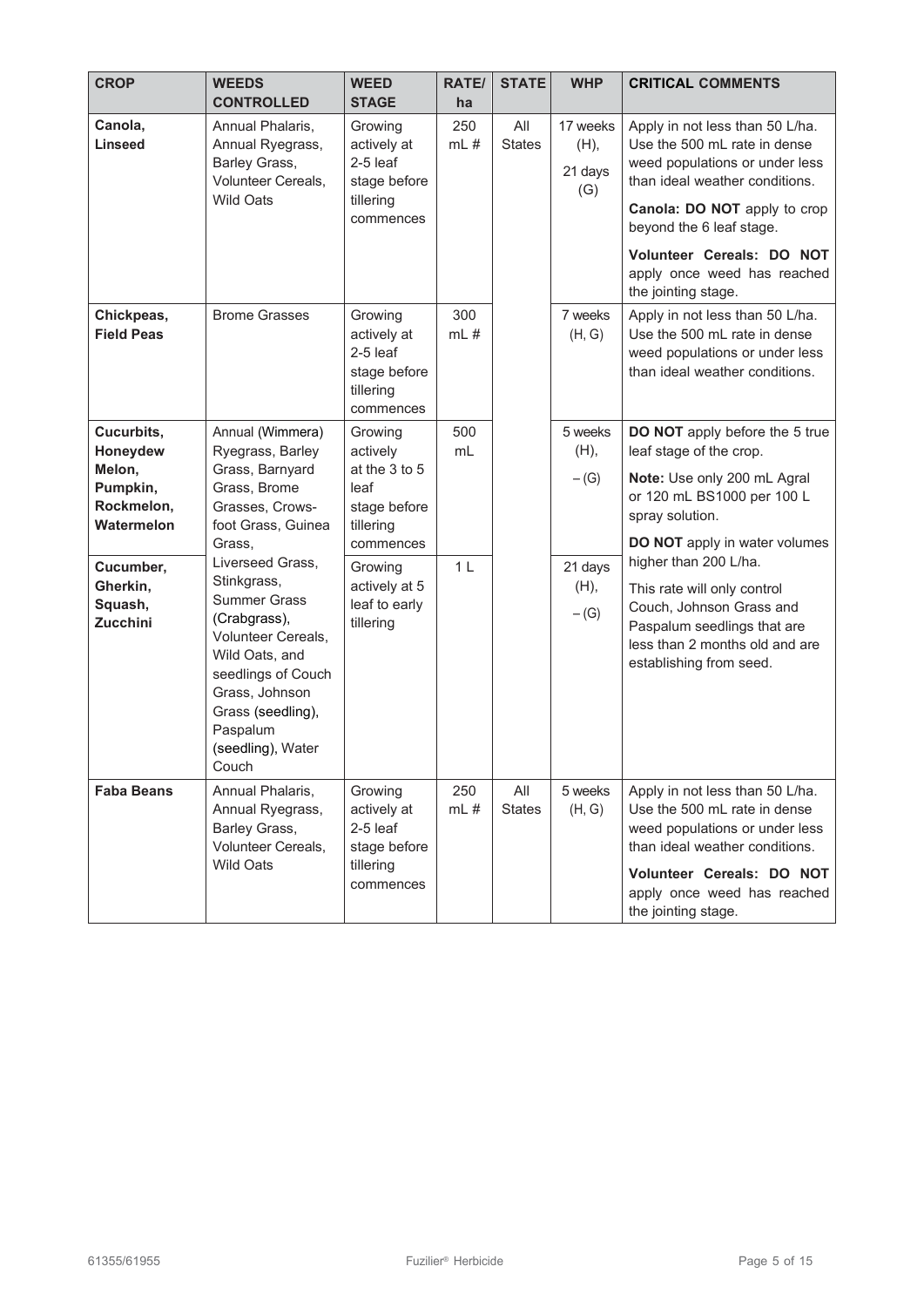| <b>CROP</b>                                                                                                                                                                                                                                                                            | <b>WEEDS</b><br><b>CONTROLLED</b>                                                                                                                                                  | <b>WEED</b><br><b>STAGE</b>                                                                | <b>RATE/</b><br>ha | <b>STATE</b> | <b>WHP</b>                       | <b>CRITICAL COMMENTS</b>                                                                                                                                                                                                              |                                              |
|----------------------------------------------------------------------------------------------------------------------------------------------------------------------------------------------------------------------------------------------------------------------------------------|------------------------------------------------------------------------------------------------------------------------------------------------------------------------------------|--------------------------------------------------------------------------------------------|--------------------|--------------|----------------------------------|---------------------------------------------------------------------------------------------------------------------------------------------------------------------------------------------------------------------------------------|----------------------------------------------|
| <b>Forage Crops</b><br>and Seed<br><b>Crops</b><br>Axillaris, Bargoo<br>Jointvetch,<br>Creeping Vigna,<br>Glenn<br>Jointvetch,<br>Greenleaf<br>Desmodium<br>Kenya White<br>Clover,<br>Lotononis,<br>Lotus, Pintos<br>Peanut, Shrubby<br>Stylo, Silverleaf<br>Desmodium,<br>Wynn Cassia | Barnyard Grass,<br>Crowsfoot Grass,<br>Liverseed Grass,<br>Rhodes Grass,<br>Stinkgrass,<br><b>Summer Grass</b><br>(Crabgrass)                                                      | Growing<br>actively at<br>the $3$ to $5$<br>leaf stage<br>before<br>tillering<br>commences | 500<br>$mL^*$      | Qld<br>only  | $-(H),$<br>26 weeks<br>(G)       | Apply<br>post-emergent<br>as<br>a<br>application at least 3 weeks after<br>sowing (crop seedlings with a<br>minimum of 2 to 6 true leaves).<br>Some<br>initial<br>chlorotic<br>of leaves may<br>mottling<br>occur at high application |                                              |
|                                                                                                                                                                                                                                                                                        | As above plus<br>Giant Paspalum<br>(seedling), Green<br>Panic (seedling)                                                                                                           | Growing<br>actively at 5<br>leaf to early<br>tillering                                     | $1 L*$             |              |                                  | ratesin some crops.                                                                                                                                                                                                                   |                                              |
|                                                                                                                                                                                                                                                                                        | Plants of Carpet<br>Grass, Couch<br>Grass, Giant<br>Paspalum,<br>Johnson Grass,<br>Kikuyu Grass,<br>Paspalum, Water<br>Couch, re-estab-<br>lished from seed or<br>fragmented stems | Young<br>vegetative<br>growth with<br>3 to 6 leaves<br>per shoot                           | $2L*$              | Vic,         |                                  |                                                                                                                                                                                                                                       |                                              |
| <b>Hops</b>                                                                                                                                                                                                                                                                            | Annual (Wimmera)<br>Ryegrass, Barley<br>Grass, Barnyard<br>Grass, Brome<br>Grasses, Crowsfoot<br>Grass, Summer<br>Grass (Crabgrass),<br><b>Wild Oats</b>                           | Growing<br>actively at 5<br>leaf to early<br>tillering                                     | $1 L$ *            | Tas<br>only  | 10 weeks<br>$(H), -(G)$          |                                                                                                                                                                                                                                       |                                              |
|                                                                                                                                                                                                                                                                                        | Pigeon Grass,<br>Foxtail (Tas) seed-<br>lings (Setaria spp.)                                                                                                                       | Growing<br>actively at<br>the $3$ to $5$<br>leaf stage<br>before<br>tillering<br>commences |                    |              |                                  |                                                                                                                                                                                                                                       | Suppression only beyond the 5<br>leaf stage. |
|                                                                                                                                                                                                                                                                                        | Established plants<br>of Bent Grass,<br>Couch Grass,<br>English Couch<br>(Rope Twitch),<br>Kikuyu Grass,<br>Paspalum, Water<br>Couch                                               | Young<br>growth (3 to<br>6 leaves per<br>shoot) when<br>growing<br>actively                | 2 or 4<br>$L^*$    |              |                                  | Apply in not less than 200 L/ha.<br>Use the higher rate for well-<br>established weed infestations<br>or when greater control is<br>required in the one season.                                                                       |                                              |
| Leucaena                                                                                                                                                                                                                                                                               | Seedlings of<br>perennial grasses<br>only<br>Or pasture grasses<br>regrowing from<br>seed or fragmented<br>stems                                                                   | $\overline{\phantom{0}}$                                                                   | $1 L$ *<br>$2L^*$  | Qld<br>only  | 17 weeks<br>(H), 26<br>weeks (G) | Does not control Blady Grass<br>(Imperata cylindrica).<br>Repeat spray may be necessary<br>if grasses are more advanced.                                                                                                              |                                              |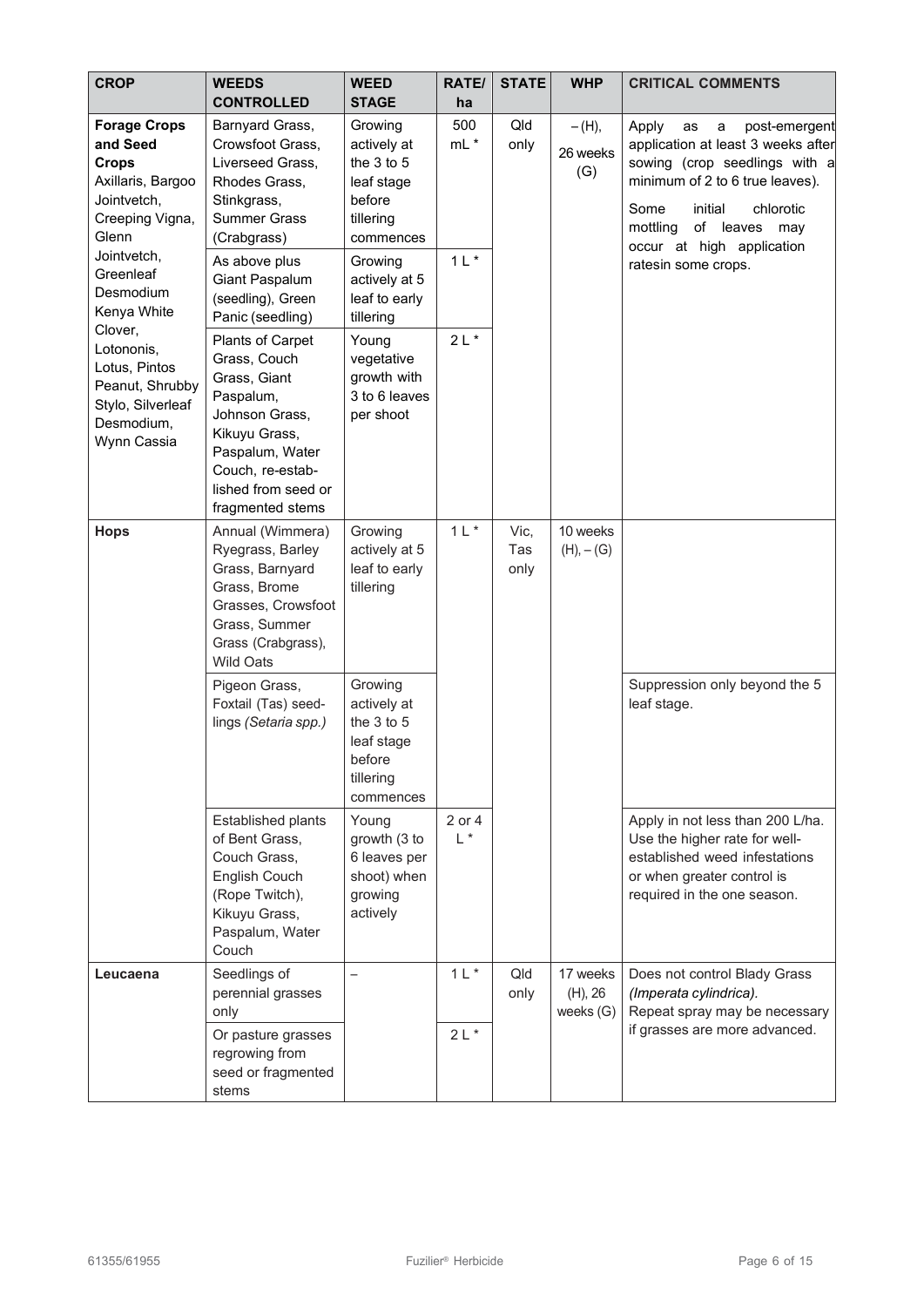| <b>CROP</b>                             | <b>WEEDS CONTROLLED</b>                                                                                                                                                                                                                  | <b>WEED</b><br><b>STAGE</b>                                                                                                                          | RATE/<br>ha                    | <b>STATE</b>         | <b>WHP</b>                         | <b>CRITICAL COMMENTS</b>                                                                                                                                                                                                                                         |  |  |  |  |  |
|-----------------------------------------|------------------------------------------------------------------------------------------------------------------------------------------------------------------------------------------------------------------------------------------|------------------------------------------------------------------------------------------------------------------------------------------------------|--------------------------------|----------------------|------------------------------------|------------------------------------------------------------------------------------------------------------------------------------------------------------------------------------------------------------------------------------------------------------------|--|--|--|--|--|
| Lucerne,<br>Seedling and<br>Established | Annual (Wimmera) Rye-<br>grass, Barley Grass, Barn-<br>yard Grass, Brome Grass-<br>es, Crowsfoot Grass,<br>Johnson Grass (seedling),<br>Liverseed Grass, Rhodes<br>Grass, Stinkgrass, Sum-<br>mer Grass (Crabgrass),<br><b>Wild Oats</b> | Growing<br>actively at<br>the 3 to 5<br>leaf stage<br>before<br>tillering<br>commences<br>Growing<br>actively at<br>5 old leaf to<br>early tillering | 500<br>$mL^*$<br>$1 L$ *       | All<br><b>States</b> | $- (H),$<br>21 days<br>(G)         | Apply in not less than 100<br>L/ha. Apply when lucerne<br>is past the 2 to 3 trifoliate<br>leaf stage.<br>These rates will only<br>control Couch Grass<br>seedlings and Johnson<br>Grass seedlings which are<br>less than 2 months and<br>established from seed. |  |  |  |  |  |
|                                         | Innocent Weed, and seed-<br>lings, of Couch Grass,<br>English Couch (Rope<br>Twitch), Water Couch                                                                                                                                        | Growing<br>actively at<br>the $3$ to $5$<br>leaf stage<br>before<br>tillering<br>commences                                                           | 750<br>$mL^*$                  |                      |                                    |                                                                                                                                                                                                                                                                  |  |  |  |  |  |
|                                         | Established plants of Bent<br>Grass, Couch Grass, En-<br>glish Couch (Rope Twitch),<br>Johnson Grass, Kikuyu<br>Grass, Paspalum, Water<br>Couch                                                                                          | Young<br>growth (3<br>to 6 leaves<br>per shoot)<br>after a cut,<br>when weeds<br>are exposed<br>and are<br>growing<br>actively                       | $2 - 4$<br>$L^*$               |                      |                                    | Apply in not less than 200<br>L/ha. Use the higher rate<br>for well-established weed<br>infestations or when<br>greater control is required<br>in the one season.<br>Tasmania: Only partial<br>control can be expected.                                          |  |  |  |  |  |
| Lupins                                  | Annual Phalaris, Annual<br>Ryegrass, Barley Grass,<br>Brome Grass, Volunteer<br>Cereals, Wild Oats                                                                                                                                       | Growing<br>actively at<br>2-5 leaf<br>stage before<br>tillering<br>commences<br>Growing<br>actively at 5<br>leaf to early<br>tillering               | 250<br>$mL$ #<br>500<br>$mL$ # |                      | 17 weeks<br>(H),<br>7 weeks<br>(G) | Apply in not less than<br>50 L/ha.<br>Use the higher rate in<br>dense weed populations<br>or under less than ideal<br>weather conditions.                                                                                                                        |  |  |  |  |  |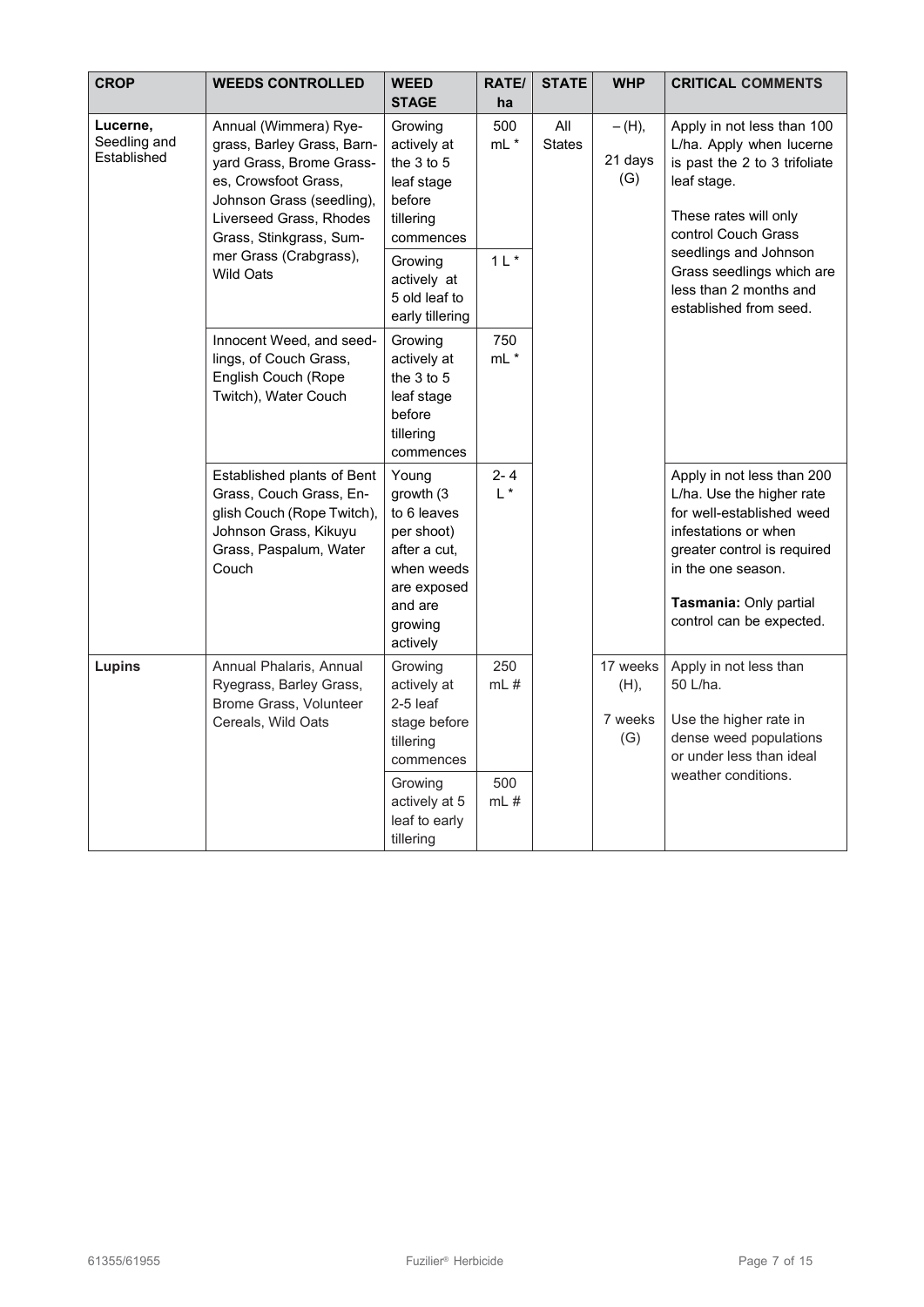| <b>CROP</b>                                 | <b>WEEDS CONTROLLED</b>                                                                                                                                                                                                                                                                                                                                                       | <b>WEED</b><br><b>STAGE</b>                                                                | <b>RATE</b><br>/ha | <b>STATE</b>                                   | <b>WHP</b>                                                        |                                                                      | <b>CRITICAL COMMENTS</b>                                                                                                                                  |
|---------------------------------------------|-------------------------------------------------------------------------------------------------------------------------------------------------------------------------------------------------------------------------------------------------------------------------------------------------------------------------------------------------------------------------------|--------------------------------------------------------------------------------------------|--------------------|------------------------------------------------|-------------------------------------------------------------------|----------------------------------------------------------------------|-----------------------------------------------------------------------------------------------------------------------------------------------------------|
| <b>Onions</b>                               | Annual (Wimmera)<br>Ryegrass, Barley Grass,<br>Barnyard Grass, Brome<br>Grasses, Crowsfoot Grass,<br>Johnson Grass (seedling),<br>Liverseed Grass, Volunteer<br>Cereals, Wild Oats                                                                                                                                                                                            | Growing<br>actively at<br>the $3$ to $5$<br>leaf stage<br>before<br>tillering<br>commences | 500<br>$mL^*$      | All<br><b>States</b>                           | 5 weeks<br>(H),<br>$-(G)$                                         | Apply in<br>not less<br>than 100<br>L/ha.                            | These rates will<br>only control Couch<br>and Johnson<br>Grass seedlings<br>which are less<br>than 2 months old<br>and are                                |
|                                             | Innocent Weed,<br>Stinkgrass, Summer Grass<br>(Crabgrass) and seedlings<br>of Couch Grass, English<br>Couch (Rope Twitch),<br><b>Water Couch</b>                                                                                                                                                                                                                              | Growing<br>actively at<br>the 3 to 5<br>leaf stage<br>before<br>tillering                  | 750<br>$mL$ *      |                                                | 5 weeks<br>(H),<br>$-(G)$                                         |                                                                      | establishing from<br>seed.<br>Suppression<br>only for Pigeon<br><b>Grass and Foxtail</b><br>(Tas) seedlings                                               |
|                                             | Pigeon Grass, Foxtail (Tas)<br>seedlings (Setaria spp.)<br>Annual (Wimmera)<br>Ryegrass, Barley Grass,<br>Barnyard Grass, Brome<br>Grasses, Crowsfoot Grass,<br>Innocent Weed, Johnson<br>Grass (seedling), Liverseed<br>Grass, Stinkgrass,<br><b>Summer Grass</b><br>(Crabgrass), Wild Oats, and<br>seedlings of Couch Grass,<br>English Couch (Rope<br>Twitch), Water Couch | commences                                                                                  | $1.5 L$ *          |                                                |                                                                   | Apply in<br>not less<br>than 200<br>L/ha.                            | beyond the 5 leaf<br>stage.                                                                                                                               |
| <b>Peanuts</b>                              | <b>Volunteer Cereals</b>                                                                                                                                                                                                                                                                                                                                                      | Growing<br>actively at<br>the 3 to 5<br>leaf stage<br>before<br>tillering<br>commences     | 750<br>$mL^*$      | Qld,<br>NT only                                | 6 weeks<br>(H, G)                                                 | Follow-up spraying may be<br>necessary if new<br>germinations occur. |                                                                                                                                                           |
|                                             |                                                                                                                                                                                                                                                                                                                                                                               | Growing<br>actively at 5<br>leaf to early<br>tillering                                     | $1 L$ *            |                                                |                                                                   |                                                                      | Apply in not less than 100 L/<br>ha. Use higher water volumes<br>if weeds are dense. Follow up<br>spraying may be necessary if<br>new germinations occur. |
| Peanuts,<br><b>Navy</b><br>Beans,<br>Cotton | Barnyard Grass,<br>Crowsfoot Grass,<br>Innocent Weed,<br><b>Johnson Grass</b><br>(seedling), Liverseed Grass,<br>Panicum spp., Rhodes<br>Grass, Stinkgrass, Summer<br>Grass (Crabgrass), Wild<br>Oats                                                                                                                                                                         | Growing<br>actively at<br>the $3$ to $5$<br>leaf stage<br>before<br>tillering<br>commences | 750<br>$mL^*$      | Qld,<br>NSW,<br>NT only                        | 6 weeks<br>(H, G)<br>5 weeks<br>(H, G)<br>14 weeks<br>$(H), -(G)$ | necessary if new<br>germinations occur.                              | Follow-up spraying may be                                                                                                                                 |
| Peas, includ-<br>ing freezer<br>peas        | Seedlings of Couch<br>Grass, English Couch<br>(Rope Twitch), Innocent<br>Weed, Summer Grass<br>(Crabgrass), Water Couch                                                                                                                                                                                                                                                       | Growing<br>actively at<br>the $3$ to $5$<br>leaf stage<br>before<br>tillering<br>commences | 750<br>mL          | NSW,<br>ACT,<br>Vic,<br>Tas,<br>SA, WA<br>only | 7 weeks<br>(H, G)                                                 | perennial grass weed                                                 | These rates will only control<br>seedlings which are less<br>than 2 months old and are<br>establishing from seed.                                         |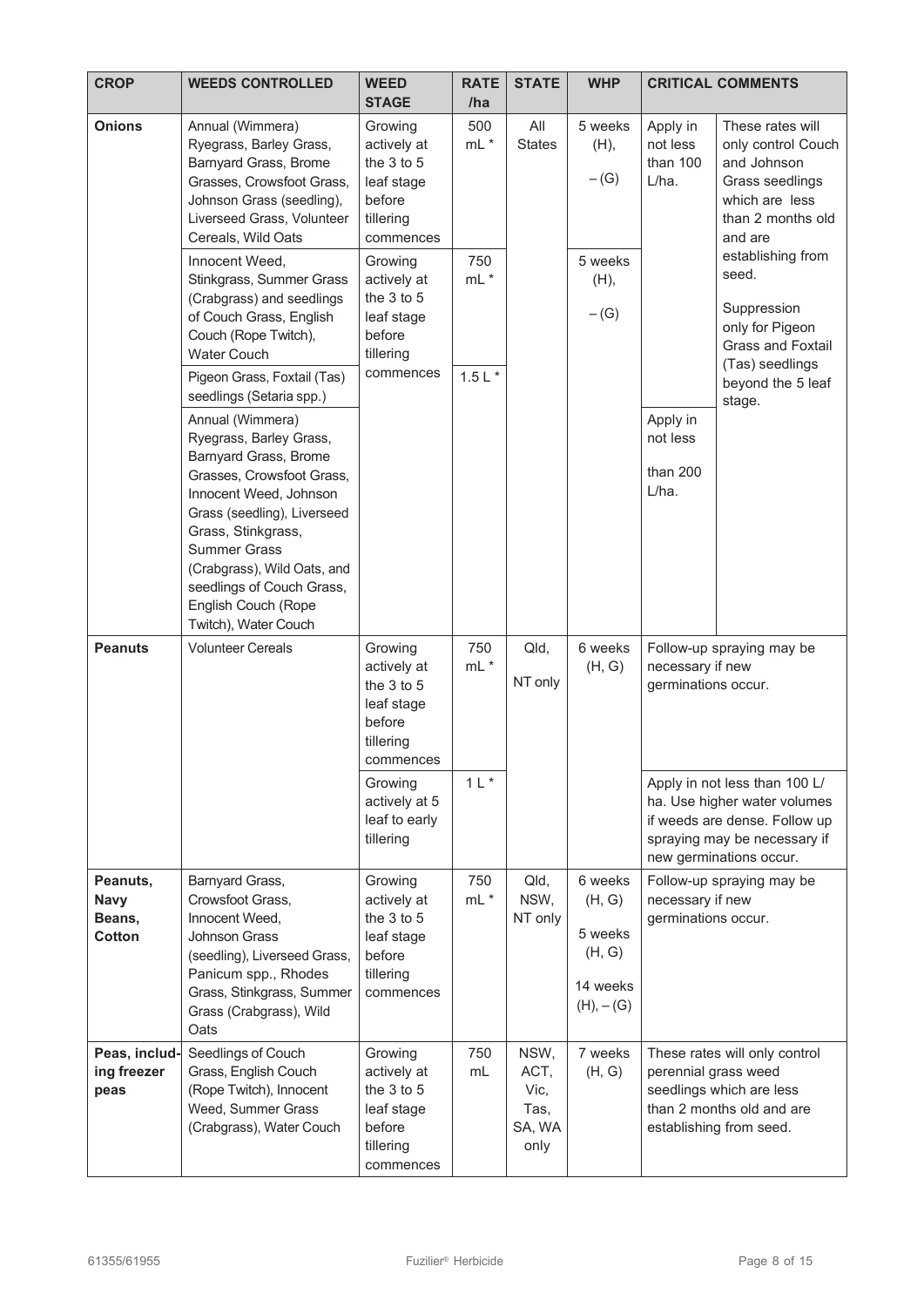| <b>CROP</b>                                           | <b>WEEDS CONTROLLED</b>                                                                                                                                                                                                                                                             | <b>WEED</b><br><b>STAGE</b>                                                                                                                        | <b>RATE</b><br>/ha     | <b>STATE</b>    | <b>WHP</b>                 | <b>CRITICAL COMMENTS</b>                                                                                                                                |                                                                                                                                                                |
|-------------------------------------------------------|-------------------------------------------------------------------------------------------------------------------------------------------------------------------------------------------------------------------------------------------------------------------------------------|----------------------------------------------------------------------------------------------------------------------------------------------------|------------------------|-----------------|----------------------------|---------------------------------------------------------------------------------------------------------------------------------------------------------|----------------------------------------------------------------------------------------------------------------------------------------------------------------|
| <b>Pigeon Peas</b>                                    | Barnyard Grass,<br>Crowsfoot Grass,<br>Johnson Grass<br>(seedling), Liverseed Grass,<br>Panicum spp., Summer<br>Grass (Crabgrass),<br>Stinkgrass, Rhodes Grass,<br><b>Wild Oats</b>                                                                                                 | Growing<br>actively at<br>the 3 to 5<br>leaf stage<br>before<br>tillering<br>commences                                                             | 500<br>$mL^*$          | Qld,<br>NT only | 17 weeks<br>(H, G)         | necessary if new<br>germinations occur.                                                                                                                 | Follow-up spraying will be                                                                                                                                     |
|                                                       | As above plus Innocent<br>Weed                                                                                                                                                                                                                                                      | Growing<br>actively at 5<br>leaf to early<br>tillering                                                                                             | 750<br>$mL^*$          |                 |                            | dense.                                                                                                                                                  | As above. Apply in not less<br>than 100 L/ha. Use higher<br>water volumes if weeds are                                                                         |
|                                                       | Plants of Carpet Grass,<br>Couch Grass, Kikuyu<br>Grass, Paspalum, Water<br>Couch, re-established from<br>seed or<br>fragmented stems                                                                                                                                               | Growing<br>actively with<br>3 to 6 leaves<br>per shoot,<br>less than<br>2 months<br>old and<br>establishing<br>from seed or<br>fragmented<br>stems |                        |                 |                            |                                                                                                                                                         |                                                                                                                                                                |
|                                                       |                                                                                                                                                                                                                                                                                     | Beyond the<br>6 leaf stage                                                                                                                         | 1 L                    |                 |                            |                                                                                                                                                         |                                                                                                                                                                |
|                                                       | Pigeon Grass, Foxtail<br>seedlings (Setaria spp.)                                                                                                                                                                                                                                   | Growing<br>actively at<br>the 3 to 5<br>leaf stage<br>before<br>tillering<br>commences                                                             |                        |                 | 17 weeks<br>(H, G)         | leaf stage.                                                                                                                                             | Suppression only beyond the 5                                                                                                                                  |
| <b>Potatoes</b><br>(15 cm<br>or less<br>in<br>height) | Annual Phalaris, Annual<br>(Wimmera) Ryegrass, Bar-<br>ley Grass, Barnyard Grass,<br>Brome Grasses, Crowsfoot<br>Grass, Johnson Grass<br>(seedling), Liverseed Grass,<br>Stinkgrass, Summer Grass<br>(Crabgrass), Volunteer<br>Cereals, Wild Oats, and<br>seedlings of Couch Grass, | Growing<br>actively at<br>the 3 to 5<br>leaf stage<br>before<br>tillering<br>commences<br>Growing                                                  | 500<br>mL *<br>$1 L$ * | All<br>States   | 10 weeks<br>(H),<br>$-(G)$ | Apply in<br>not less<br>than 100 L/<br>ha.                                                                                                              | These rates will<br>only control<br>perennial grass<br>seedlings<br>whichare less<br>than 2 months<br>old andare<br>establishing<br>from seed or<br>fragmented |
|                                                       | English Couch (Rope<br>Twitch), Water Couch                                                                                                                                                                                                                                         | actively and<br>have 5 leaf to<br>early tillering                                                                                                  |                        |                 |                            |                                                                                                                                                         | stems.                                                                                                                                                         |
|                                                       | Plants of Bent Grass,<br>Couch Grass, English<br>Couch (Rope Twitch),<br>Johnson Grass, Kikuyu<br>Grass, Paspalum, Water<br>Couch, re-established from<br>seed or fragmented stems                                                                                                  | Growing<br>actively and<br>have 3 to 6<br>leaves per<br>shoot                                                                                      | $2L^*$                 |                 |                            | Apply in<br>not less<br>than 200<br>L/ha. Use<br>higher<br>water<br>volumes<br>if weed<br>growth is<br>dense or<br>where crop<br>is shielding<br>weeds. |                                                                                                                                                                |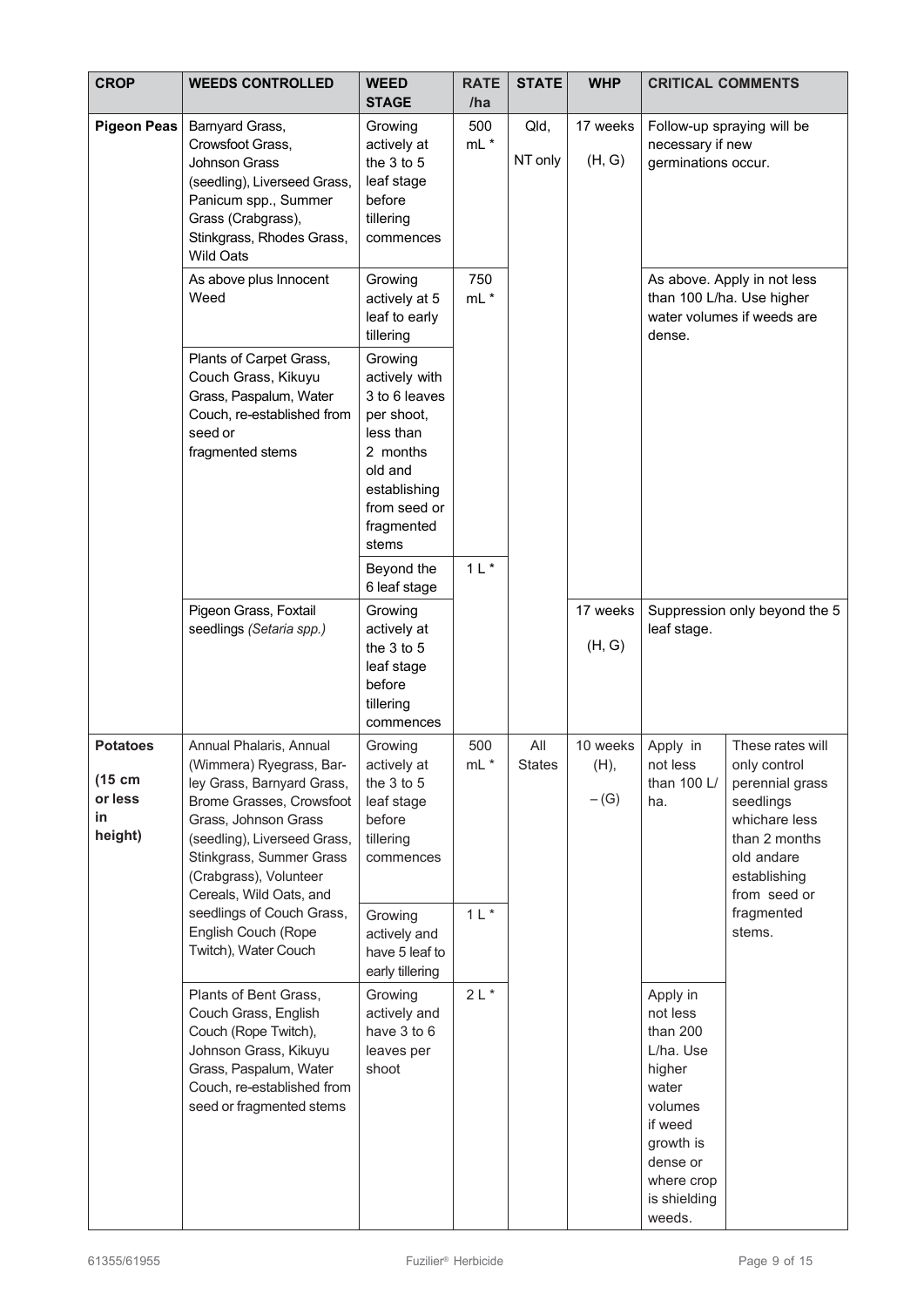| <b>CROP</b>       | <b>WEEDS CONTROLLED</b>                                                                                                                                                                                                     | <b>WEED</b><br><b>STAGE</b>                                                                                                                     | <b>RATE</b><br>/ha | <b>STATE</b>                                      | <b>WHP</b>              | <b>CRITICAL COMMENTS</b>                                                                         |  |  |  |
|-------------------|-----------------------------------------------------------------------------------------------------------------------------------------------------------------------------------------------------------------------------|-------------------------------------------------------------------------------------------------------------------------------------------------|--------------------|---------------------------------------------------|-------------------------|--------------------------------------------------------------------------------------------------|--|--|--|
| <b>Soybeans</b>   | Barnyard Grass,<br>Crowsfoot Grass,<br><b>Johnson Grass</b><br>(seedling), Liverseed<br>Grass, Panicum spp.,<br>Stinkgrass, Summer<br>Grass (Crabgrass),<br>Rhodes Grass, Wild<br>Oats                                      | Growing<br>actively at the<br>3 to 5 leaf<br>stage before<br>tillering<br>commences                                                             | 500<br>$mL^*$      | Qld,<br>NSW,<br>ACT,<br>Vic,<br><b>NT</b><br>only | 17<br>weeks<br>(H), (G) | Follow-up<br>will<br>spraying<br>be<br>necessary if new germinations<br>occur.                   |  |  |  |
|                   | As above plus Innocent<br>Weed                                                                                                                                                                                              | Growing<br>actively and<br>have 5 leaf to<br>early tillering                                                                                    | 750<br>$mL^*$      |                                                   |                         | As above. Apply in not less<br>than 100 L/ha. Use higher<br>water volumes if weeds are<br>dense. |  |  |  |
|                   | Plants of Carpet Grass,<br>Couch Grass, Kikuyu<br>Grass, Paspalum,<br>Water Couch, re-<br>established from seed<br>or fragmented stems                                                                                      | Growing<br>actively with 3<br>to 6 leaves per<br>shoot, less<br>than 2 months<br>old and<br>establishing<br>from seed or<br>fragmented<br>stems |                    |                                                   |                         |                                                                                                  |  |  |  |
|                   |                                                                                                                                                                                                                             | Beyond the 6<br>leaf stage                                                                                                                      | $1 L$ *            |                                                   |                         |                                                                                                  |  |  |  |
|                   | Pigeon Grass seedlings<br>(Setaria spp.)                                                                                                                                                                                    | Growing<br>actively at the<br>3 to 5 leaf<br>stage before<br>tillering<br>commences                                                             |                    |                                                   |                         | Suppression only beyond the 5<br>leaf stage.                                                     |  |  |  |
| <b>Sunflowers</b> | Barnyard Grass,<br>Crowsfoot Grass,<br>Innocent Weed,<br><b>Johnson Grass</b><br>(seedling), Liverseed<br>Grass, Panicum spp.,<br>Stinkgrass, Rhodes<br>Grass, Stinkgrass,<br><b>Summer Grass</b><br>(Crabgrass), Wild Oats | Growing<br>actively at 5<br>leaf to early<br>tillering                                                                                          |                    | All<br><b>States</b>                              | 14<br>weeks<br>(H, G)   | As above. Apply in not less<br>than 100 L/ha. Use higher<br>water volumes if weeds are<br>dense. |  |  |  |
|                   | Plants of Carpet Grass,<br>Couch Grass, Kikuyu<br>Grass, Paspalum,<br>Water Couch, and re-<br>established from seed<br>or fragmented stems                                                                                  | Growing<br>actively with 3<br>to 6 leaves per<br>shoot, less<br>than 2 months<br>old and<br>establishing<br>from seed or<br>fragmented<br>stems | 750<br>$mL^*$      |                                                   |                         | Apply in not less than 100<br>L/ha. Use higher water<br>volumes if weeds are dense.              |  |  |  |
|                   | Pigeon Grass seedlings<br>(Setaria spp.)                                                                                                                                                                                    | Growing<br>actively at the<br>3 to 5 leaf<br>stage                                                                                              | $1*$               |                                                   |                         | Suppression only beyond the 5<br>leaf stage.                                                     |  |  |  |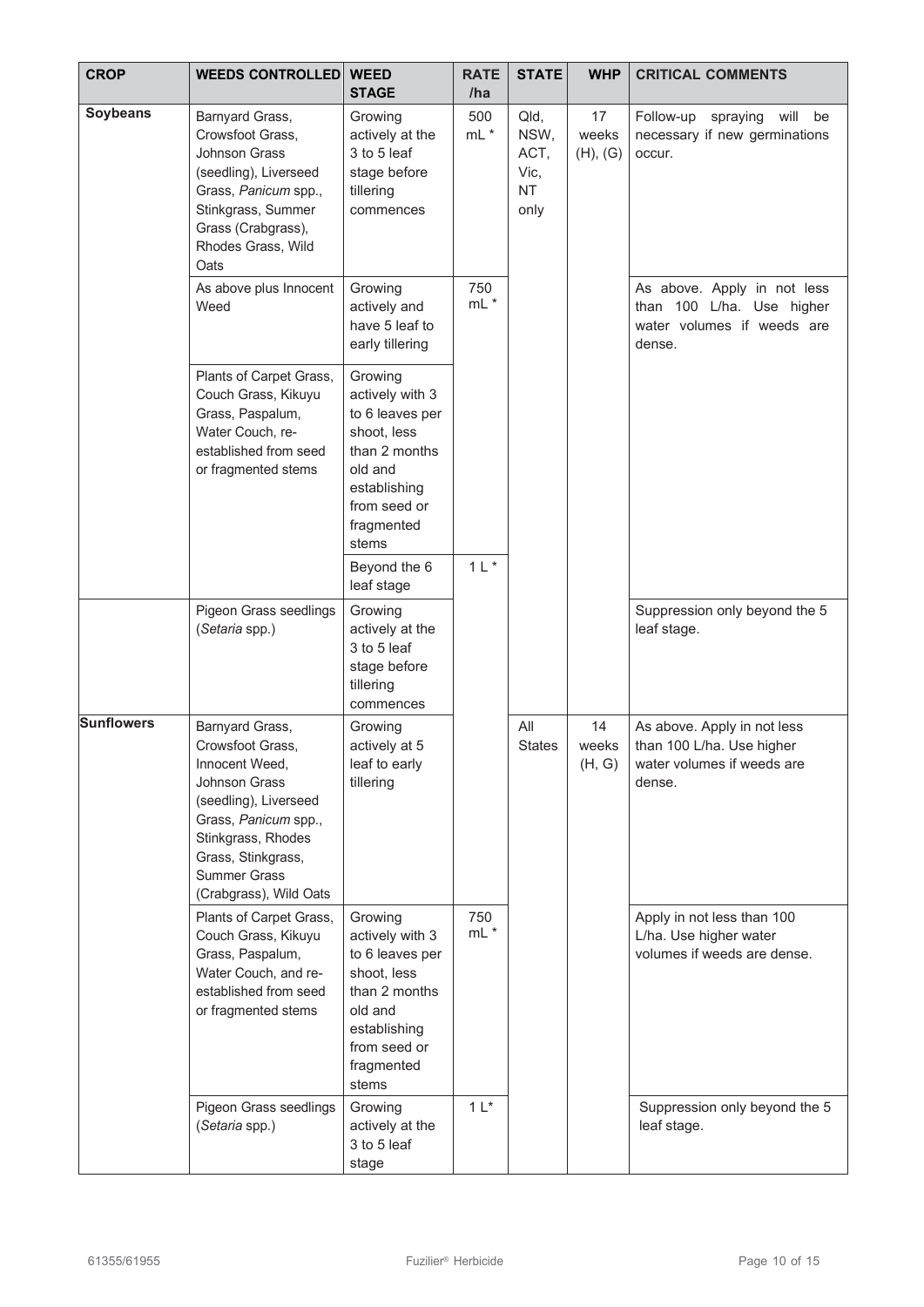# **FRUIT**

| <b>CROP</b>                                                                 | <b>WEEDS CONTROLLED</b>                                                                                                                                                                                                              | <b>WEED STAGE</b>                                                                         | RATE/<br>ha                  | <b>STATE</b>         | <b>WHP</b>                                                                       |                                                                                                                                                               | <b>CRITICAL COMMENTS</b>                                                                                                                                                                                                         |  |  |
|-----------------------------------------------------------------------------|--------------------------------------------------------------------------------------------------------------------------------------------------------------------------------------------------------------------------------------|-------------------------------------------------------------------------------------------|------------------------------|----------------------|----------------------------------------------------------------------------------|---------------------------------------------------------------------------------------------------------------------------------------------------------------|----------------------------------------------------------------------------------------------------------------------------------------------------------------------------------------------------------------------------------|--|--|
| <b>Apples, Pears</b><br><b>Grapes</b><br><b>Stonefruit</b><br><b>Citrus</b> | Annual (Wimmera)<br>Ryegrass, Barley Grass,<br>Barnyard Grass, Brome<br>Grasses, Crowsfoot Grass,<br>Johnson Grass, Liverseed<br>Grass, Prairie Grass,<br>Summer Grass (Crabgrass),<br><b>Wild Oats</b><br>Innocent Weed, Stinkgrass | Growing<br>actively at 5 leaf<br>to early tillering                                       | $1 L^*$<br>1.5L              | All<br><b>States</b> | $-(H, G)$<br>4<br>weeks<br>(H),<br>$-(G)$<br>$-(H, G)$<br>$-(H, G)$<br>$-(H, G)$ | of trees.                                                                                                                                                     | Apply in not less than 200<br>L/ha. Direct the spray to the<br>base of the tree/vine.<br>Crop Safety Stonefruit,<br>especially peaches and<br>nectarines: Apply as a<br>directed spray avoiding<br>contact of spray with foliage |  |  |
|                                                                             | Pigeon Grass, Foxtail (Tas)<br>seedlings (Setaria spp.)                                                                                                                                                                              | Growing actively<br>at the 3 to 5 leaf<br>stage only                                      |                              |                      | stage.                                                                           |                                                                                                                                                               | DO NOT spray over-the-top<br>of young trees. Suppression<br>only beyond the 5 leaf                                                                                                                                               |  |  |
|                                                                             | Established plants of<br>Bent Grass, Couch Grass,<br>English Couch (Rope<br>Twitch), Johnson Grass,<br>Kikuyu Grass, Paspalum,<br><b>Water Couch</b>                                                                                 | Young<br>vegetative<br>growth with 3<br>to 6 leaves per<br>shoot when<br>growing actively | 2 or 4<br>$\mathsf{L}^{\,*}$ |                      |                                                                                  | As above. Use the<br>higher rate for<br>well-established<br>greater control is                                                                                | infestations or where<br>required in one season.                                                                                                                                                                                 |  |  |
| <b>Blackcurrants</b>                                                        | Annual (Wimmera) Ryegrass,<br>Barley Grass, Barnyard<br>Grass, Brome Grasses,<br>Crowsfoot Grass, Summer<br>Grass (Crabgrass), Wild Oats                                                                                             | Growing<br>actively at the 3<br>to 5 leaf stage<br>before tillering<br>commences          | 500<br>$mL^*$                | Vic,<br>Tas<br>only  | $\overline{4}$<br>weeks<br>(H),<br>$-(G)$                                        | are dense.                                                                                                                                                    | Apply in not less than<br>100 L/ha. Use higher<br>water volumes if weeds                                                                                                                                                         |  |  |
| <b>Blueberries</b>                                                          | Barnyard Grass, Crowsfoot<br>Grass, Stinkgrass, Urochloa<br>Grass                                                                                                                                                                    |                                                                                           | 750<br>mL                    | Qld<br>only          |                                                                                  |                                                                                                                                                               |                                                                                                                                                                                                                                  |  |  |
|                                                                             | Plants of Carpet Grass,<br>Couch Grass, Johnson<br>Grass, Kikuyu Grass,<br>Paspalum, re-established<br>from seeds or fragments<br>rhizomes                                                                                           | Growing<br>actively at 5 leaf<br>to early tillering                                       | 1 L                          |                      |                                                                                  |                                                                                                                                                               |                                                                                                                                                                                                                                  |  |  |
|                                                                             | Established plants of<br>Carpet Grass, Couch Grass,<br>Johnson Grass, Kikuyu<br>Grass, Paspalum                                                                                                                                      | Growing<br>actively and<br>have 3 to 6<br>leaves per<br>shoot                             | 2 or<br>4L                   |                      |                                                                                  |                                                                                                                                                               | Apply in not less than 100<br>L/ha. Use higher water<br>volumes if weeds are dense.<br>Use higher rate for well-<br>established infestations<br>where greater control is<br>required in one season.                              |  |  |
| <b>Strawberries</b>                                                         | Annual Phalaris, Annual<br>(Wimmera) Ryegrass,<br>Barnyard Grass, Brome<br>Grasses, Crowsfoot Grass,<br>Guinea Grass, Innocent<br>Weed, Liverseed Grass,<br>Stinkgrass, Summer Grass<br>(Crabgrass), Volunteer                       | Growing<br>actively at the 3<br>to 5 leaf stage<br>before tillering<br>commences          | 500<br>mL *                  | All<br><b>States</b> |                                                                                  | These rates will<br>Apply in<br>not less<br>only control<br>than 100<br>Couch, Johnson<br>L/ha<br>Grass and<br>Paspalum<br>seedlings which<br>are less than 2 |                                                                                                                                                                                                                                  |  |  |
|                                                                             | Cereals, Wild Oats, and<br>seedlings of Couch Grass,<br>English Couch (Rope<br>Twitch), Johnson Grass<br>(seedling), Paspalum<br>(seedling), Water Couch                                                                             | Growing<br>actively at 5 leaf<br>to early tillering                                       | $1 L^*$                      |                      |                                                                                  | months old and<br>Apply in<br>are establishing<br>not less<br>from seed.<br>than 200<br>L/ha                                                                  |                                                                                                                                                                                                                                  |  |  |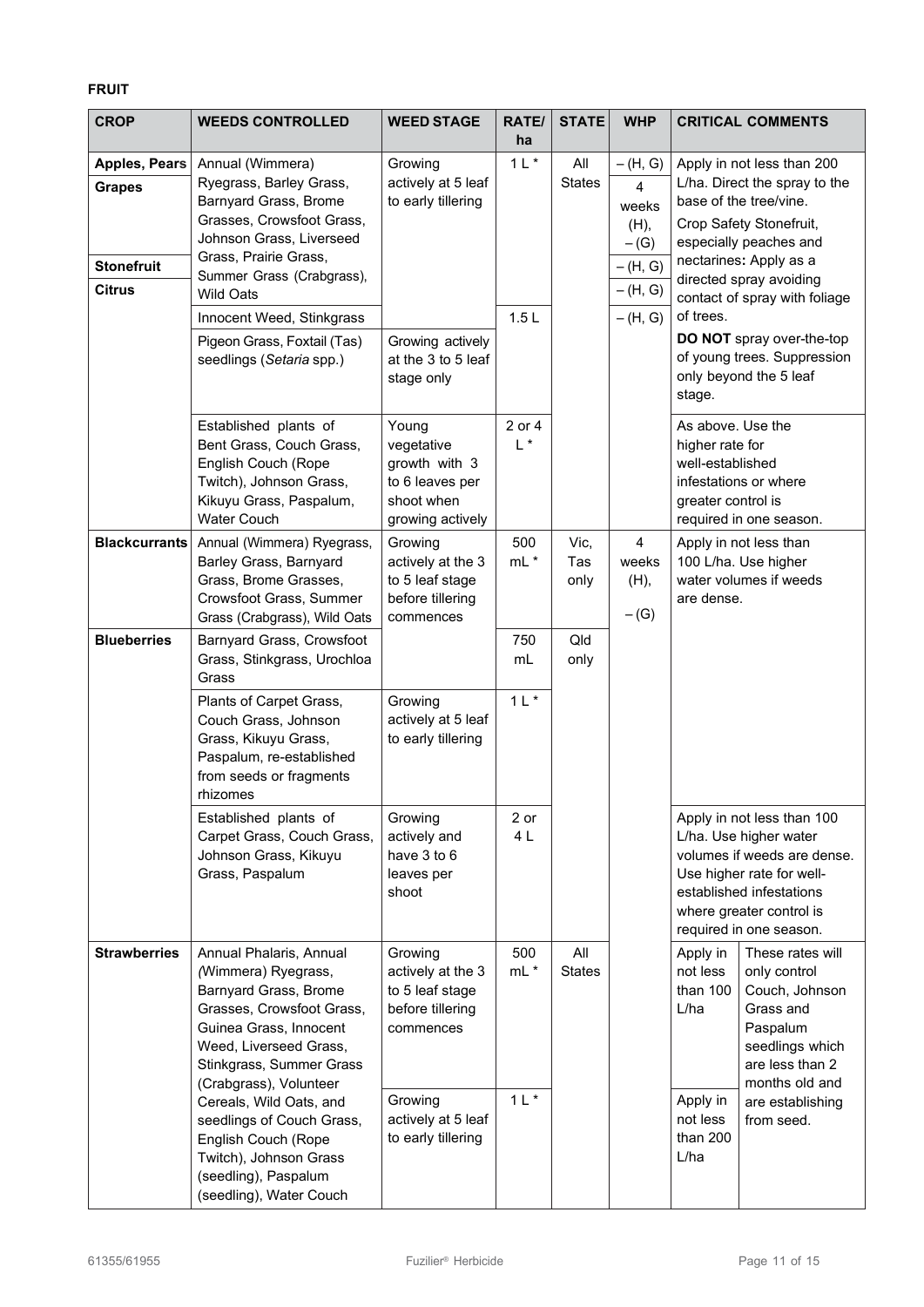| <b>CROP</b>                                                                                                                                                                                                                                                                                                                                                                                                                       | <b>WEEDS CONTROLLED</b>                                                                                                                                                                         | <b>WEED STAGE</b>                                                                                                                             | <b>RATE/</b><br>ha     | <b>STATE</b>                   | <b>WHP</b>                   | <b>CRITICAL COMMENTS</b>                                                                                                                                     |
|-----------------------------------------------------------------------------------------------------------------------------------------------------------------------------------------------------------------------------------------------------------------------------------------------------------------------------------------------------------------------------------------------------------------------------------|-------------------------------------------------------------------------------------------------------------------------------------------------------------------------------------------------|-----------------------------------------------------------------------------------------------------------------------------------------------|------------------------|--------------------------------|------------------------------|--------------------------------------------------------------------------------------------------------------------------------------------------------------|
| Avocados,<br>Bananas,<br><b>Custard</b><br>Apples,<br>Kiwifruit,<br>Lychee,<br>Mangoes,<br>Passionfruit,<br>Pawpaw,<br><b>Persimmons</b>                                                                                                                                                                                                                                                                                          | Barnyard Grass,<br>Crowsfoot Grass, Giant<br>Paspalum (seedling),<br>Green Panic (seedling),<br>Johnson Grass,<br>Para Grass, Prairie<br>Grass, Rhodes Grass,<br>Stinkgrass, Summer<br>Grass    | Growing<br>actively<br>seedlings at<br>5 leaf to early<br>tillering                                                                           | 1 <sup>1</sup>         | Qld,<br>NSW,<br>WA, NT<br>only | 14<br>days<br>(H),<br>$-(G)$ | Apply in not less than 200<br>L/ ha. Direct the spray<br>to the base of the tree/<br>vine. Repeat spray may be<br>necessary if grasses are<br>more advanced. |
| Akee, Black<br>Sapote,<br><b>Breadfruit-</b><br>Caimito (Star<br>Apple),<br>Canistel,<br>Casimoroa<br>(White Sapote),<br>Cherimoya,<br>Durian, Feijoa,<br>Granadilla,<br>Guava,<br>Jackfruit,<br>Longan,<br><b>Mammee</b><br>Apple,<br>Mamey,<br>Sapote,<br>Mangostein,<br>Plantain,<br>Pomegranate,<br><b>Prickly Pear</b><br>(Cactus Fruit),<br>Rambutan,<br>Santol,<br>Sapodilla,<br>Soursop,<br>Sweetsop,<br>Yellow<br>Mombin | Established plants of<br>Carpet Grass, Couch<br>Grass, Giant Paspalum,<br>Guinea Grass, Johnson<br>Grass, Kikuyu Grass,<br>Para Grass, Paspalum                                                 | Young<br>vegetative<br>growth with<br>3 to 6 leaves<br>per shoot<br>when growing<br>actively                                                  | 2 or 4<br>$L^*$        | Qld,<br>WA,<br>NT only         | 14<br>days<br>(H),<br>$-(G)$ | As above. Use the<br>higher rate for<br>well-established<br>infestations or where<br>greater control is<br>required in one season.                           |
| <b>Pineapples</b>                                                                                                                                                                                                                                                                                                                                                                                                                 | Barnyard Grass,<br>Crowsfoot Grass,<br>Liverseed Grass,<br>Rhodes Grass,<br>Stinkgrass, Summer<br>Grass<br>(Crabgrass)<br>As above plus Giant<br>Paspalum (seedling),<br>Green Panic (seedling) | Growing<br>actively at<br>the 3 to 5 leaf<br>stage before<br>tillering<br>commences<br>Growing<br>actively at 5<br>leaf to early<br>tillering | 500<br>mL *<br>$1 L^*$ | Qld,<br>NT only                | 14<br>days<br>(H),<br>$-(G)$ | Repeat spray may be<br>necessary if grasses are<br>more advanced.                                                                                            |
|                                                                                                                                                                                                                                                                                                                                                                                                                                   | Plants of Carpet Grass,<br>Couch Grass, Giant<br>Paspalum, Johnson<br>Grass, Kikuyu Grass,<br>Paspalum, Water<br>Couch,<br>re-established from<br>seed or fragmented<br>stems                   | Young<br>vegetative<br>growth with 3<br>to 6 leaves per<br>shoot                                                                              | $2L*$                  |                                |                              | As above. Apply in 100<br>to 500 L/ha. For spot<br>spraying rates see<br>separate sections.                                                                  |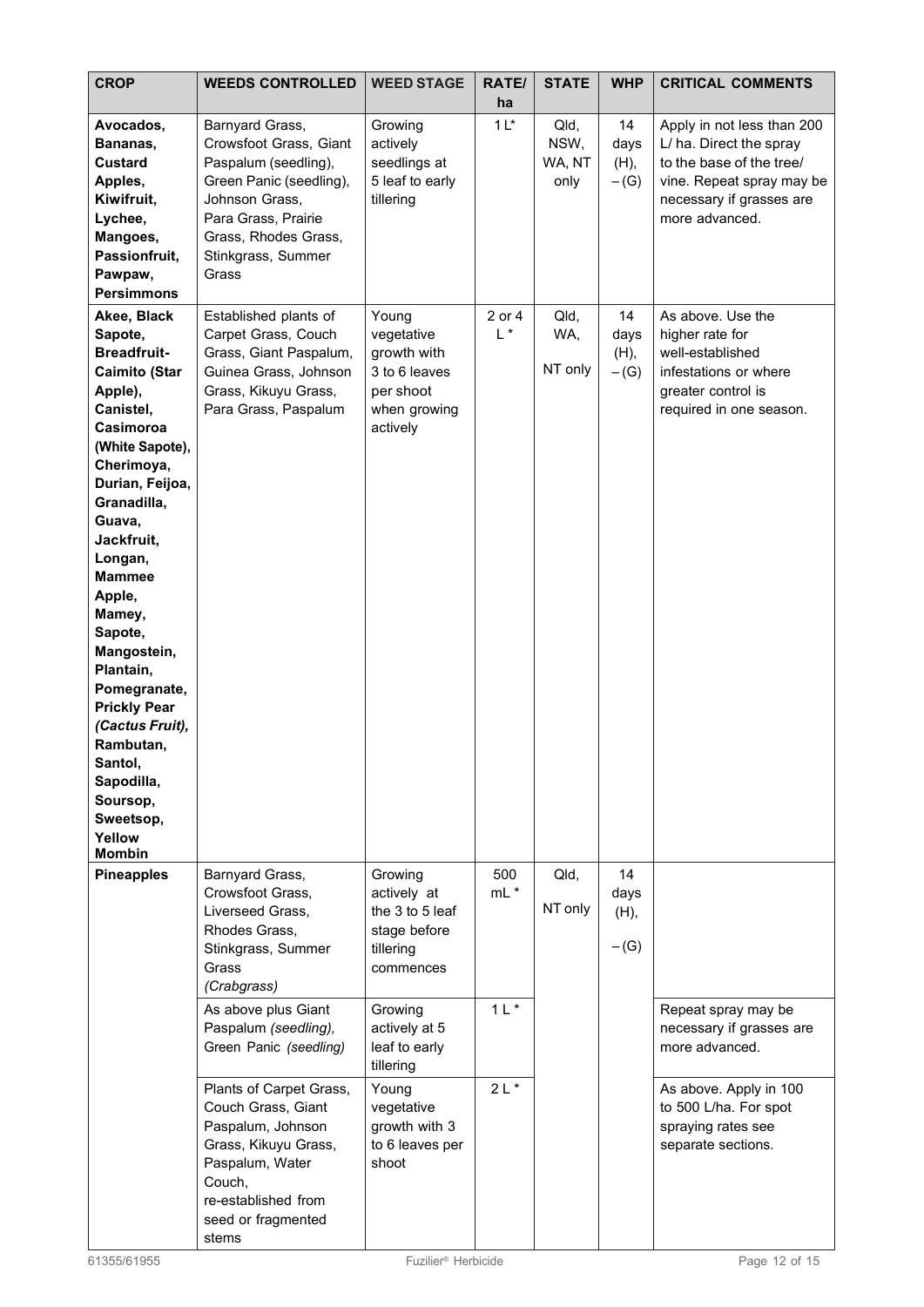# **OTHER SITUATIONS**

| <b>CROP/</b><br><b>SITUATION</b>                                                             | <b>WEEDS</b><br><b>CONTROLLED</b>                                                                                                                                                                   | <b>WEED STAGE</b>                                                                | <b>RATE/</b><br>ha             | <b>STATE</b>         | <b>WHP</b>                     | <b>CRITICAL</b><br><b>COMMENTS</b>                                                                                                                                                                                                                                                   |  |
|----------------------------------------------------------------------------------------------|-----------------------------------------------------------------------------------------------------------------------------------------------------------------------------------------------------|----------------------------------------------------------------------------------|--------------------------------|----------------------|--------------------------------|--------------------------------------------------------------------------------------------------------------------------------------------------------------------------------------------------------------------------------------------------------------------------------------|--|
| <b>Potted and</b><br>open<br>grown<br>ornamenta<br>I shrubs<br>and trees<br>in:<br>roadside, | Annual Phalaris, Annual<br>(Wimmera) Ryegrass,<br>Barley Grass, Barnyard<br>Grass, Brome Grasses,<br>Crowsfoot Grass, Guinea<br>Grass, Liverseed Grass,<br>Stinkgrass, Summer<br>Grass (Crabgrass), | Growing actively<br>at 5 leaf to early<br>tillering                              | 750<br>mL or<br>1 <sub>L</sub> | All<br><b>States</b> | $-(H,$<br>G)                   | Use higher rate for more<br>established weed infestations.<br>These rates<br>Note: For these<br>only control<br>crops use only<br>200 mL Agral or<br>perennial<br>120 mL BS1000<br>grass<br>per 100 L spray<br>seedlings                                                             |  |
| farm and<br>fenceline<br>plantings,<br>nurseries,<br>parks and<br>gardens.                   | Volunteer Cereals,<br>Wild Oats, and seedlings<br>of Couch Grass, English<br>Couch (Rope Twitch),<br><b>Johnson Grass</b><br>(seedling), Paspalum<br>(seedling), Water Couch                        |                                                                                  |                                |                      |                                | that are<br>solution.<br>less than<br>DO NOT apply<br>2 months<br>over-the-tops of<br>Protea, Mesem-<br>old and<br>bryanthemum,<br>establishing<br>Browallia and<br>from seed.<br>Verbena<br>Apply in not<br>less than<br>species, apply<br>100 L/ha.<br>only as directed<br>sprays. |  |
|                                                                                              | Established plants of<br>Bent Grass, Couch Grass,<br>English Couch (Rope<br>Twitch), Johnson Grass,<br>Kentucky Bluegrass,<br>Kikuyu Grass, Paspalum,<br><b>Water Couch</b>                         | Growing<br>actively                                                              | 2 or<br>4L                     |                      |                                | Use the higher rate for well-<br>established weed infestations or<br>where greater control is required<br>in one season.<br>Apply in not less than 200 L/ha.                                                                                                                         |  |
| <b>Plantations</b><br>of Pinus<br>caribaea<br>(Caribbean<br>Pine), Pinus                     | Barnyard Grass,<br>Crowsfoot Grass,<br>Stinkgrass, Urochloa<br>Grass                                                                                                                                | Growing<br>actively at the 3 to<br>5 leaf stage before<br>tillering<br>commences | 750<br>mL *                    | Qld<br>only          | $-(H),$<br>18<br>months<br>(G) | Apply using sprinkler sprayers in<br>50 L water/ha.<br>Use subject to Queensland<br>Forest Service Code of Practice.                                                                                                                                                                 |  |
| elliotti<br>(SlashPine),<br><b>Araucaria</b><br>cunningham<br>ii(Hoop                        | Plants of Carpet Grass,<br>Couch Grass, Johnson<br>Grass, Kikuyu, Paspalum,<br>re-established from seeds<br>or germinated rhizomes                                                                  | Growing actively<br>at 5 leaf to early<br>tillering                              | $1 L$ *                        |                      |                                |                                                                                                                                                                                                                                                                                      |  |
| Pine)                                                                                        | Established plants of<br>Carpet Grass, Couch<br>Grass, Johnson Grass,<br>Kikuyu, Paspalum                                                                                                           | Growing<br>actively and have<br>3 to 6 leaves per<br>shoot                       | $2 - 4$<br>$L^*$               |                      |                                |                                                                                                                                                                                                                                                                                      |  |
| <b>Bushland</b>                                                                              | Veldtgrass                                                                                                                                                                                          | Growing actively<br>and unstressed                                               | $2 - 4L$                       | <b>WA</b><br>only    | $-(H,$<br>G)                   | Use the higher rate in dense<br>undergrowth or on older, less<br>vigorous weeds. Where<br>veldtgrass is dense 250 L water<br>per ha should be applied.                                                                                                                               |  |
| <b>Tea-Trees</b><br>(Melaleuca<br>alternifolia)                                              | <b>Annual Grasses</b><br>(except Poa annua and<br>Vulpia spp.)                                                                                                                                      | Apply to<br>actively growing<br>weeds                                            | $1 - 2L$                       | <b>NSW</b><br>only   |                                | Use higher rate when grasses<br>fully tillered.                                                                                                                                                                                                                                      |  |
| <b>Oilseed</b><br>Poppie<br>s                                                                | Annual Ryegrass,<br>Barley Grass, Brome<br>Grass, Summer Grass<br>(Crabgrass), Volunteer<br>Cereals, Wild Oats                                                                                      | Growing<br>actively at the 3 to<br>5 leaf stage before<br>tillering<br>commences | 500<br>$mL^*$                  | Tas<br>only          | 12<br>weeks<br>$(H), -$<br>(G) | Apply in 100 to 200 L/ha.<br>DO NOT tank mix with Reglone<br>as severe crop injury may occur.<br>Annual Ryegrass regrowth may<br>occur if sprayed beyond the<br>early tillering stage.                                                                                               |  |
| <b>Duboisia</b>                                                                              | Established plants of<br>Couch Grass, Johnson<br>Grass, Kikuyu Grass,<br>Paspalum, Water Couch                                                                                                      | Young vegetative<br>growth (3 to 6 leaves<br>per shoot) when<br>growing actively | $2L*$                          | Qld<br>only          | $-(H,$<br>G)                   | Apply in not less than 200 L/<br>ha. Direct the spray toward the<br>ground under the tree canopy.                                                                                                                                                                                    |  |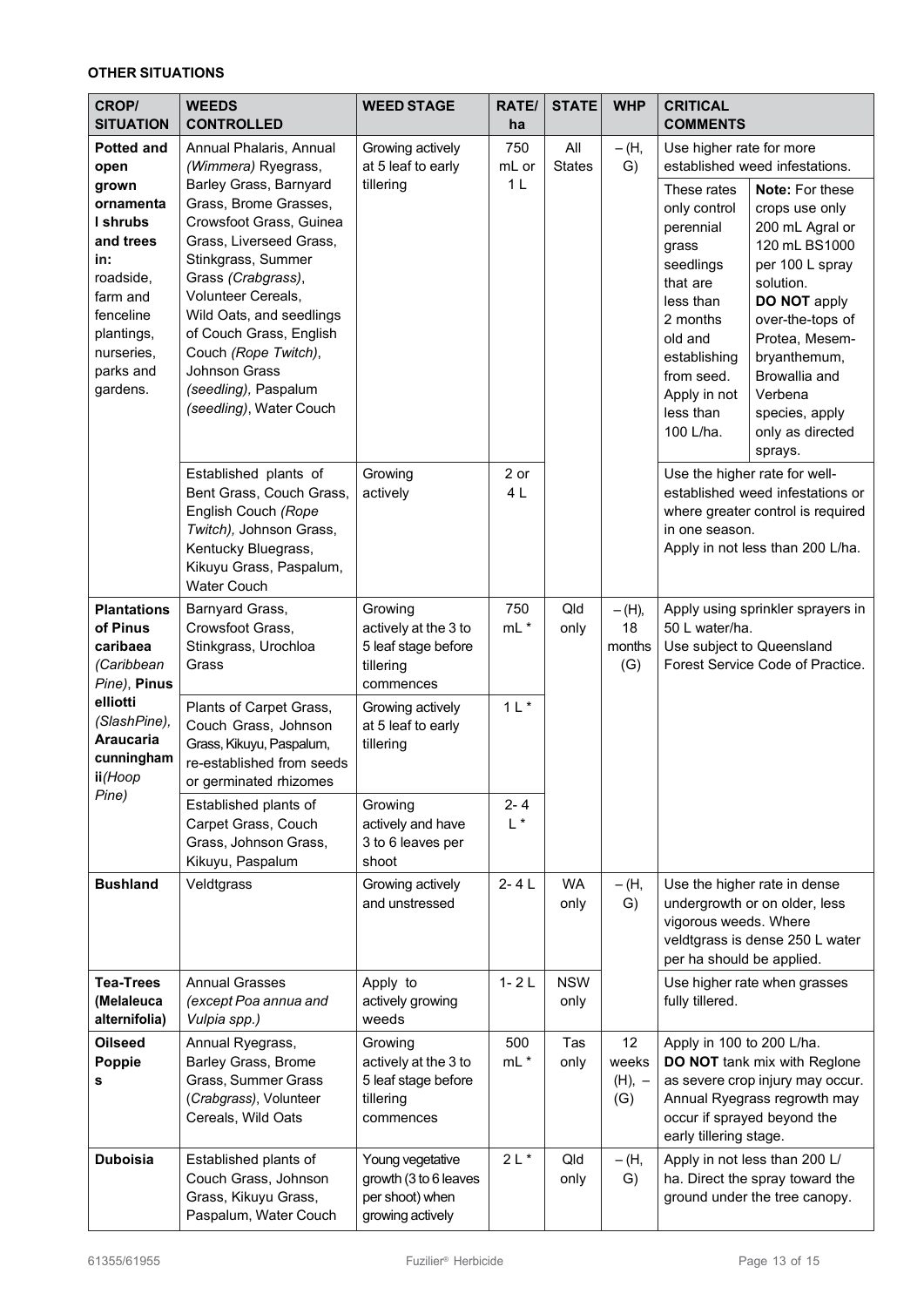#### **SPOT SPRAYING**

| <b>CROP</b>                                                                                                                                                                | <b>WEEDS CONTROLLED</b>                                                                                                                                                                                                                                  | <b>WEED</b><br><b>STAGE</b>                               | <b>RATE</b><br>/10L   | <b>STATE</b>                                  | <b>CRITICAL</b><br><b>COMMENTS</b>                                                                                                                          |
|----------------------------------------------------------------------------------------------------------------------------------------------------------------------------|----------------------------------------------------------------------------------------------------------------------------------------------------------------------------------------------------------------------------------------------------------|-----------------------------------------------------------|-----------------------|-----------------------------------------------|-------------------------------------------------------------------------------------------------------------------------------------------------------------|
| Apples,<br><b>Blackcurrants,</b><br><b>Blueberries, Broad</b><br>Beans, Broccoli,<br><b>Brussels Sprouts,</b><br>Cabbage, Capsicums,<br><b>Carrots, Cauliflower,</b>       | Annual (Wimmera) Ryegrass,<br>Barley Grass, Barnyard Grass,<br>Brome Grasses, Crowsfoot<br>Grass, Wild Oats, and perennial<br>grass seedlings, including Bent<br>Grass, Couch Grass, Green<br>Summer Grass, Johnson Grass,                               | Growing<br>actively<br>at 5 leaf<br>to early<br>tillering | 12.5 mL<br>or $25$ mL | As for<br>main<br>section<br>of this<br>label | Use the higher rate<br>for more established<br>weed infestations.<br><b>Thoroughly wet</b><br>target weeds.<br><b>Always follow critical</b>                |
| Celery, Cucurbits,<br>Grapes, Green Beans,<br>Hops, Lettuce,<br>Lucerne, Onions,<br>Pears, Stone fruit,<br>Strawberries,<br><b>Tomatoes, Tropical</b><br>fruitas per label | Kikuyu Grass, Paspalum<br>Established plants of perennial<br>grasses, Bent Grass, Carpet<br>Grass, Couch Grass, English<br>Couch (Rope Twitch), Giant<br>Paspalum, Guinea Grass,<br>Johnson Grass, Kikuyu Grass,<br>Para Grass, Paspalum, Water<br>Couch | Established<br>and<br>growing<br>actively                 | 50 mL or<br>100 mL    |                                               | comments for<br>specific crops.<br>Always add water<br>and surfactants at<br>rates recommended<br>for individual crop<br>situations as in<br>specific label |
| Potted and open<br>grown ornamental<br>shrubs and trees                                                                                                                    | Plants of Bent Grass, Carpet<br>Grass, Couch Grass, English<br>Couch (Rope Twitch), Johnson<br>Grass, Kikuyu Grass, Paspalum,<br>Water Couch, re-established<br>from seed or fragments stems                                                             |                                                           | 25 mL or<br>50 mL     |                                               | segments.                                                                                                                                                   |

Note: Fuzilier® Herbicide does not control Winter Grass (*Poa annua*), Silver Grass (*Vulpia bromoides*), Nutsedge (*Cyperus* spp.) and broadleaf weeds.

\* ALWAYS ADD 350 mL AGRAL^ OR 200 mL BS1000^ PER 100 L OF SPRAY SOLUTION UNLESS OTHERWISE SPECIFIED. # ADD 2 L DC TRATE^ OR 200 mL BS1000 PLUS 2 L ULVAPRON^ PER 100 L SPRAY SOLUTION.

## **NOT TO BE USED FOR ANY PURPOSE, OR IN ANY MANNER, CONTRARY TO THIS LABEL UNLESS AUTHORISED UNDER APPROPRIATE LEGISLATION.**

## **WITHHOLDING PERIODS:**

## **HARVEST**

CUSTARD APPLES, KIWI FRUIT, LYCHEE, MANGOES, PASSION FRUIT, PAWPAW, PERSIMMONS, PINEAPPLES: **DO NOT** HARVEST FOR 14 DAYS AFTER APPLICATION.

CUCUMBER, GHERKIN, SQUASH, ZUCCHINI: **DO NOT** HARVEST FOR 21 DAYS AFTER APPLICATION. BLUEBERRIES, BLACKCURRANTS, GRAPES, LETTUCE, STRAWBERRIES, TOMATOES: **DO NOT** HARVEST FOR 4 WEEKS AFTER APPLICATION.

CUCURBITS (HONEYDEW, ROCK AND WATERMELON, PUMPKIN), ONIONS, BROAD BEANS, GREEN BEANS, FABA BEANS, NAVY BEANS: **DO NOT** HARVEST FOR 5 WEEKS AFTER APPLICATION.

BRASSICAS (BRUSSELS SPROUTS, CAULIFLOWE4R, BROCCOLI, CABBAGE), PEANUTS**: DO NOT** HARVEST FOR 6 WEEKS AFTER APPLICATION.

CHICKPEAS, FIELD PEAS, GREEN VEGETABLE PEAS, CARROTS: **DO NOT** HARVEST FOR 7 WEEKS AFTER APPLICATION.

CELERY: **DO NOT** HARVEST FOR 8 WEEKS AFTER APPLICATION.

HOPS, POTATOES: **DO NOT** HARVEST FOR 10 WEEKS AFTER APPLICATION.

CAPSICUMS: **DO NOT** HARVEST FOR 11 WEEKS AFTER APPLICATION. OILSEED

POPPIES: **DO NOT** HARVEST FOR 12 WEEKS AFTER APPLICATION.

COTTON, SUNFLOWERS: **DO NOT** HARVEST FOR 14 WEEKS AFTER APPLICATION.

LUPINS, CANOLA, SOYBEANS, PIGEON PEAS, LINSEED, LEUCAENA: **DO NOT** HARVEST FOR 17 WEEKS AFTER APPLICATION.

STONE FRUIT, POME FRUITS, CITRUS: NOT REQUIRED WHEN USED AS DIRECTED.